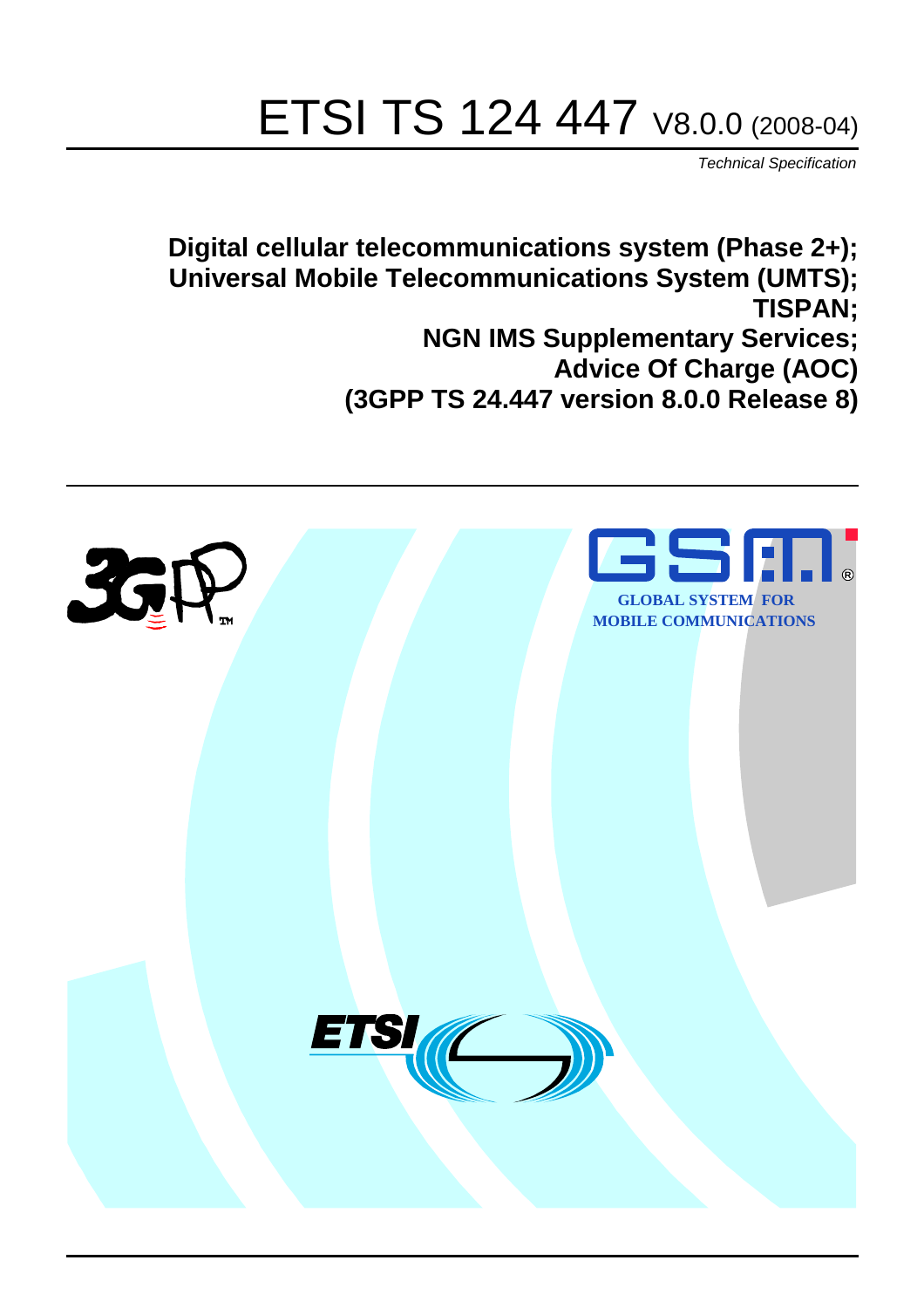Reference

DTS/TSGC-0124447v800

Keywords GSM, UMTS

#### *ETSI*

#### 650 Route des Lucioles F-06921 Sophia Antipolis Cedex - FRANCE

Tel.: +33 4 92 94 42 00 Fax: +33 4 93 65 47 16

Siret N° 348 623 562 00017 - NAF 742 C Association à but non lucratif enregistrée à la Sous-Préfecture de Grasse (06) N° 7803/88

#### *Important notice*

Individual copies of the present document can be downloaded from: [http://www.etsi.org](http://www.etsi.org/)

The present document may be made available in more than one electronic version or in print. In any case of existing or perceived difference in contents between such versions, the reference version is the Portable Document Format (PDF). In case of dispute, the reference shall be the printing on ETSI printers of the PDF version kept on a specific network drive within ETSI Secretariat.

Users of the present document should be aware that the document may be subject to revision or change of status. Information on the current status of this and other ETSI documents is available at <http://portal.etsi.org/tb/status/status.asp>

If you find errors in the present document, please send your comment to one of the following services: [http://portal.etsi.org/chaircor/ETSI\\_support.asp](http://portal.etsi.org/chaircor/ETSI_support.asp)

#### *Copyright Notification*

No part may be reproduced except as authorized by written permission. The copyright and the foregoing restriction extend to reproduction in all media.

> © European Telecommunications Standards Institute 2008. All rights reserved.

**DECT**TM, **PLUGTESTS**TM, **UMTS**TM, **TIPHON**TM, the TIPHON logo and the ETSI logo are Trade Marks of ETSI registered for the benefit of its Members.

**3GPP**TM is a Trade Mark of ETSI registered for the benefit of its Members and of the 3GPP Organizational Partners.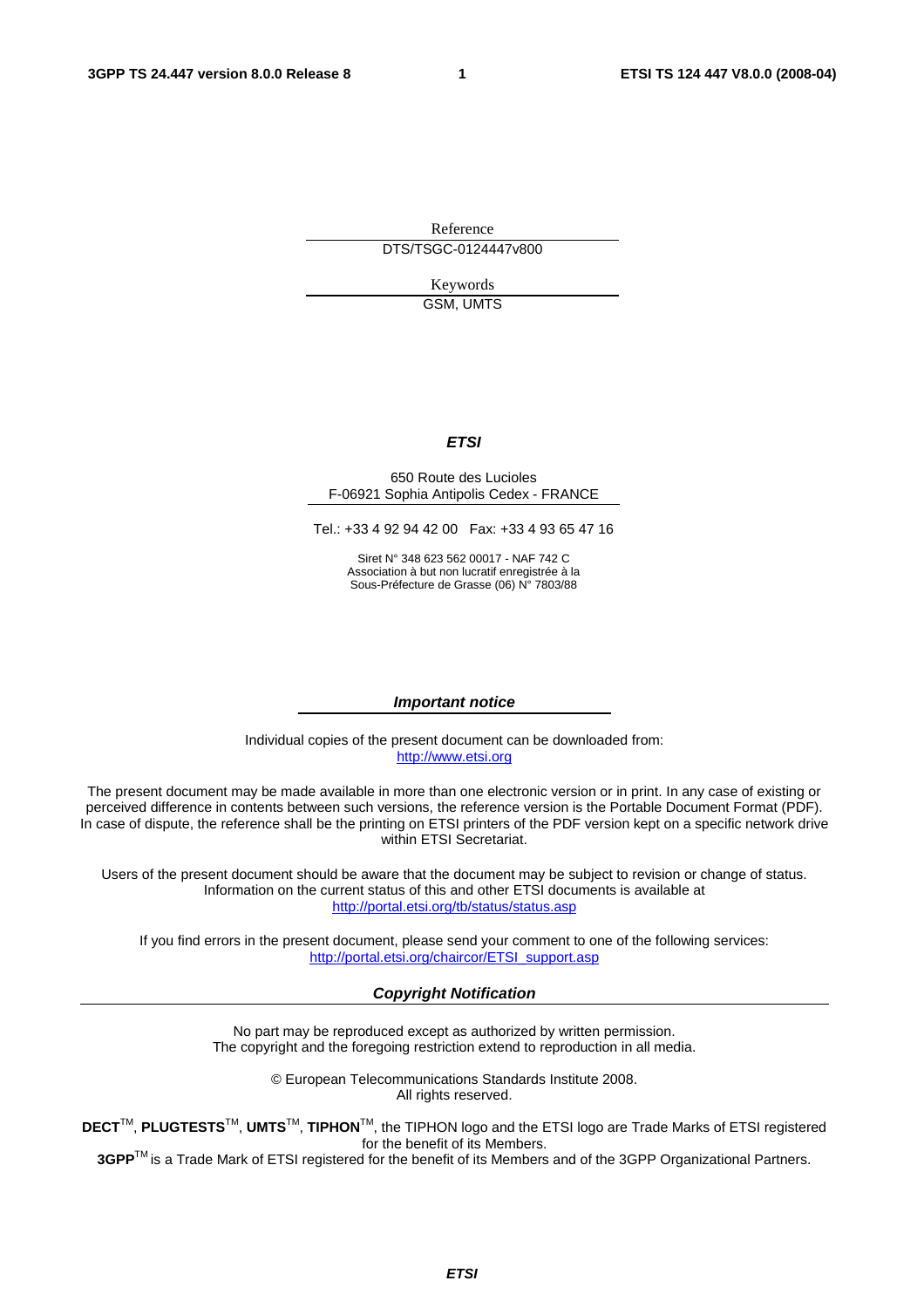# Intellectual Property Rights

IPRs essential or potentially essential to the present document may have been declared to ETSI. The information pertaining to these essential IPRs, if any, is publicly available for **ETSI members and non-members**, and can be found in ETSI SR 000 314: *"Intellectual Property Rights (IPRs); Essential, or potentially Essential, IPRs notified to ETSI in respect of ETSI standards"*, which is available from the ETSI Secretariat. Latest updates are available on the ETSI Web server ([http://webapp.etsi.org/IPR/home.asp\)](http://webapp.etsi.org/IPR/home.asp).

Pursuant to the ETSI IPR Policy, no investigation, including IPR searches, has been carried out by ETSI. No guarantee can be given as to the existence of other IPRs not referenced in ETSI SR 000 314 (or the updates on the ETSI Web server) which are, or may be, or may become, essential to the present document.

# Foreword

This Technical Specification (TS) has been produced by ETSI 3rd Generation Partnership Project (3GPP).

The present document may refer to technical specifications or reports using their 3GPP identities, UMTS identities or GSM identities. These should be interpreted as being references to the corresponding ETSI deliverables.

The cross reference between GSM, UMTS, 3GPP and ETSI identities can be found under [http://webapp.etsi.org/key/queryform.asp.](http://webapp.etsi.org/key/queryform.asp)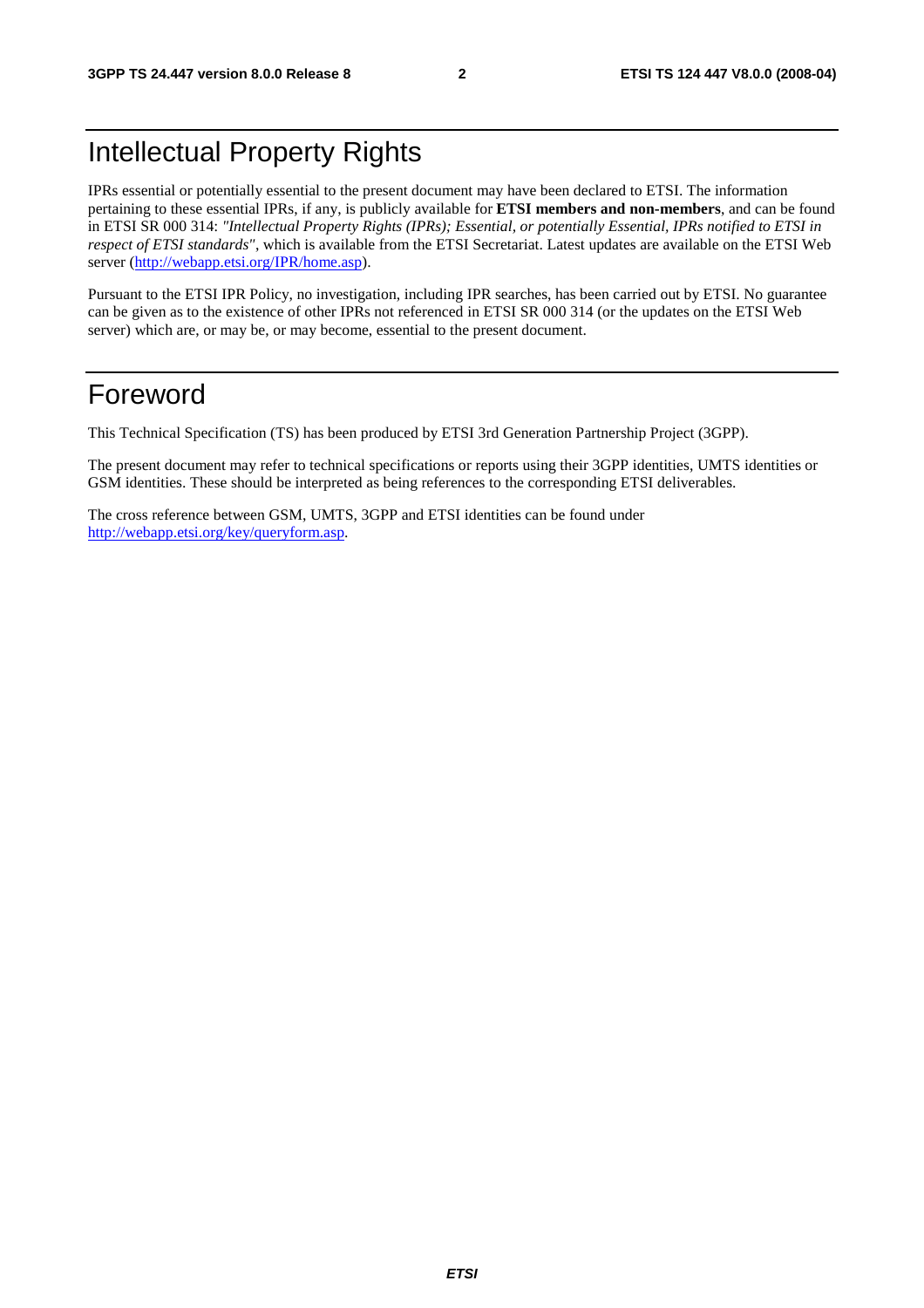$\mathbf{3}$ 

# Contents

| 1                             |                                                                                           |  |  |  |  |  |
|-------------------------------|-------------------------------------------------------------------------------------------|--|--|--|--|--|
| 2                             |                                                                                           |  |  |  |  |  |
| 3                             |                                                                                           |  |  |  |  |  |
| 3.1                           |                                                                                           |  |  |  |  |  |
| 3.2                           |                                                                                           |  |  |  |  |  |
|                               |                                                                                           |  |  |  |  |  |
| 4                             |                                                                                           |  |  |  |  |  |
| 4.1                           |                                                                                           |  |  |  |  |  |
| 4.2                           |                                                                                           |  |  |  |  |  |
| 4.2.1                         |                                                                                           |  |  |  |  |  |
| 4.2.2                         |                                                                                           |  |  |  |  |  |
| 4.3                           |                                                                                           |  |  |  |  |  |
| 4.4                           |                                                                                           |  |  |  |  |  |
| 4.5                           |                                                                                           |  |  |  |  |  |
| 4.5.1                         |                                                                                           |  |  |  |  |  |
| 4.5.2                         |                                                                                           |  |  |  |  |  |
| 4.5.3                         |                                                                                           |  |  |  |  |  |
| 4.6                           |                                                                                           |  |  |  |  |  |
| 4.7                           |                                                                                           |  |  |  |  |  |
| 4.7.1                         |                                                                                           |  |  |  |  |  |
| 4.7.2                         |                                                                                           |  |  |  |  |  |
| 4.7.2.1                       |                                                                                           |  |  |  |  |  |
| 4.7.2.2                       |                                                                                           |  |  |  |  |  |
| 4.7.2.2.1                     |                                                                                           |  |  |  |  |  |
| 4.7.2.2.1.1                   |                                                                                           |  |  |  |  |  |
| 4.7.2.2.1.2                   |                                                                                           |  |  |  |  |  |
| 4.7.2.2.2                     |                                                                                           |  |  |  |  |  |
| 4.7.2.2.3                     |                                                                                           |  |  |  |  |  |
| 4.8                           |                                                                                           |  |  |  |  |  |
| 4.8.1                         |                                                                                           |  |  |  |  |  |
| 4.8.2                         |                                                                                           |  |  |  |  |  |
| 4.8.3                         |                                                                                           |  |  |  |  |  |
| 4.8.4                         |                                                                                           |  |  |  |  |  |
| 4.8.5                         |                                                                                           |  |  |  |  |  |
| 4.8.6                         |                                                                                           |  |  |  |  |  |
| 4.8.7                         |                                                                                           |  |  |  |  |  |
| 4.8.8                         |                                                                                           |  |  |  |  |  |
| 4.8.9                         |                                                                                           |  |  |  |  |  |
| 4.8.10                        | Completion of Communications to Busy Subscriber (CCBS) Completion of Communications by No |  |  |  |  |  |
| 4.8.11                        |                                                                                           |  |  |  |  |  |
| 4.8.12                        | Anonymous Communication Rejection and Communication Barring (ACR/CB) 11                   |  |  |  |  |  |
| 4.8.13                        |                                                                                           |  |  |  |  |  |
| 4.9                           |                                                                                           |  |  |  |  |  |
| 4.10                          |                                                                                           |  |  |  |  |  |
|                               |                                                                                           |  |  |  |  |  |
| <b>Annex A (informative):</b> |                                                                                           |  |  |  |  |  |
| A.1                           |                                                                                           |  |  |  |  |  |
| A.2                           |                                                                                           |  |  |  |  |  |
| A.2.1                         |                                                                                           |  |  |  |  |  |
|                               |                                                                                           |  |  |  |  |  |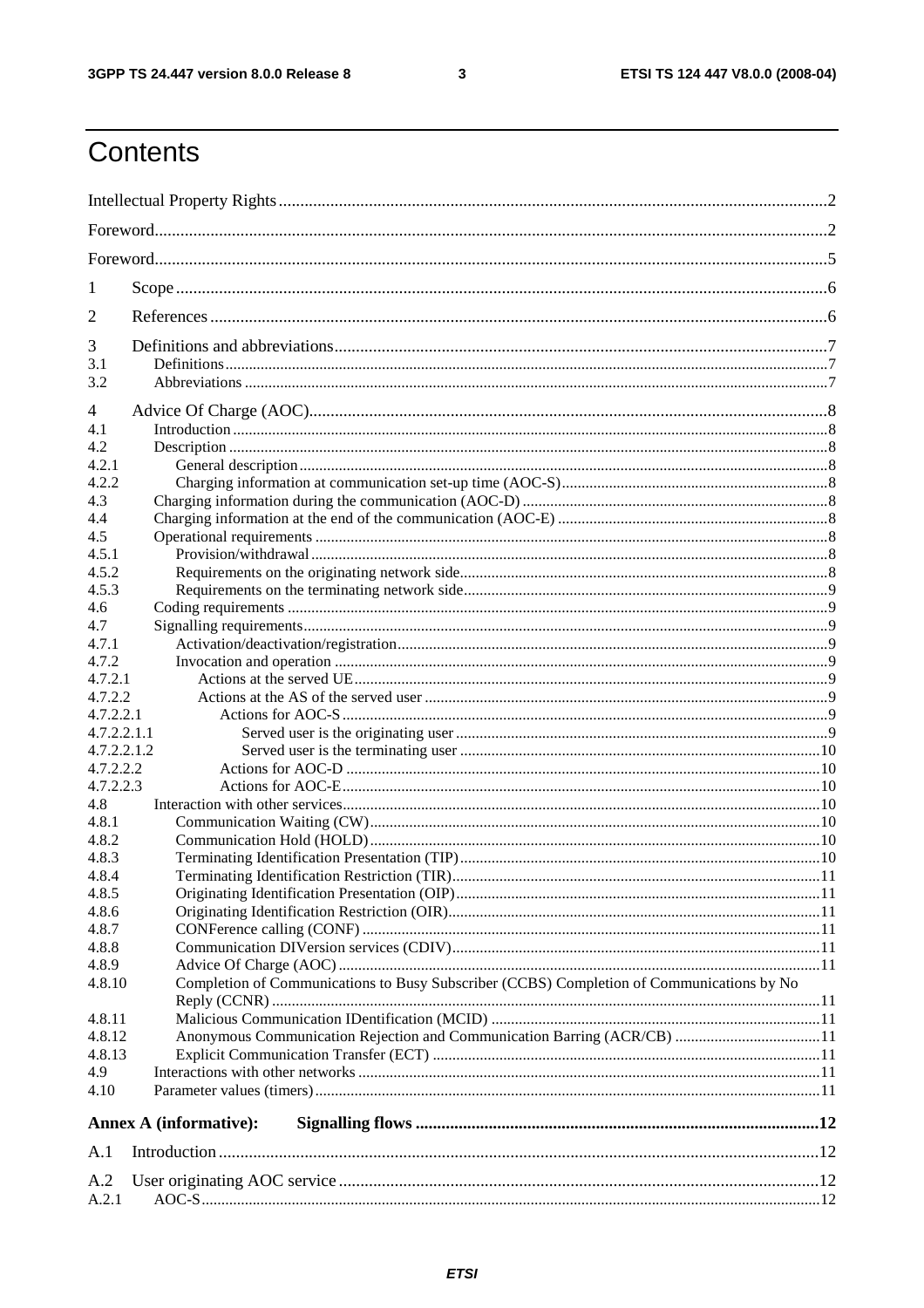$\overline{\mathbf{4}}$ 

| A.2.1.1                       |  |
|-------------------------------|--|
| A.2.1.2                       |  |
| A.2.2                         |  |
| A.2.3                         |  |
|                               |  |
| A.3<br>A.3.1                  |  |
| A.3.2                         |  |
| A.3.3                         |  |
|                               |  |
| <b>Annex B</b> (informative): |  |
| <b>Annex C</b> (normative):   |  |
| C.1                           |  |
|                               |  |
| C.2                           |  |
| C.2.1                         |  |
| C.2.1.1                       |  |
| C.2.1.2                       |  |
| C.2.1.3                       |  |
| C.2.1.4                       |  |
| C.2.1.5                       |  |
| C.2.2                         |  |
| C.2.2.1                       |  |
| C.2.2.2                       |  |
| C.2.2.3                       |  |
| C.2.2.4                       |  |
| C.2.2.5<br>C.2.2.6            |  |
|                               |  |
| C.3                           |  |
| C.3.1                         |  |
| C.3.2                         |  |
| C.3.3                         |  |
| C.4                           |  |
| C.4.1                         |  |
|                               |  |
| C.5                           |  |
| C.5.1                         |  |
| C.5.2                         |  |
| C.5.3                         |  |
| C.5.4                         |  |
| C.5.5                         |  |
| C.5.6                         |  |
| C.5.7                         |  |
| C.5.8                         |  |
| C.5.9                         |  |
| <b>Annex D</b> (normative):   |  |
| <b>Annex E</b> (informative): |  |
|                               |  |
|                               |  |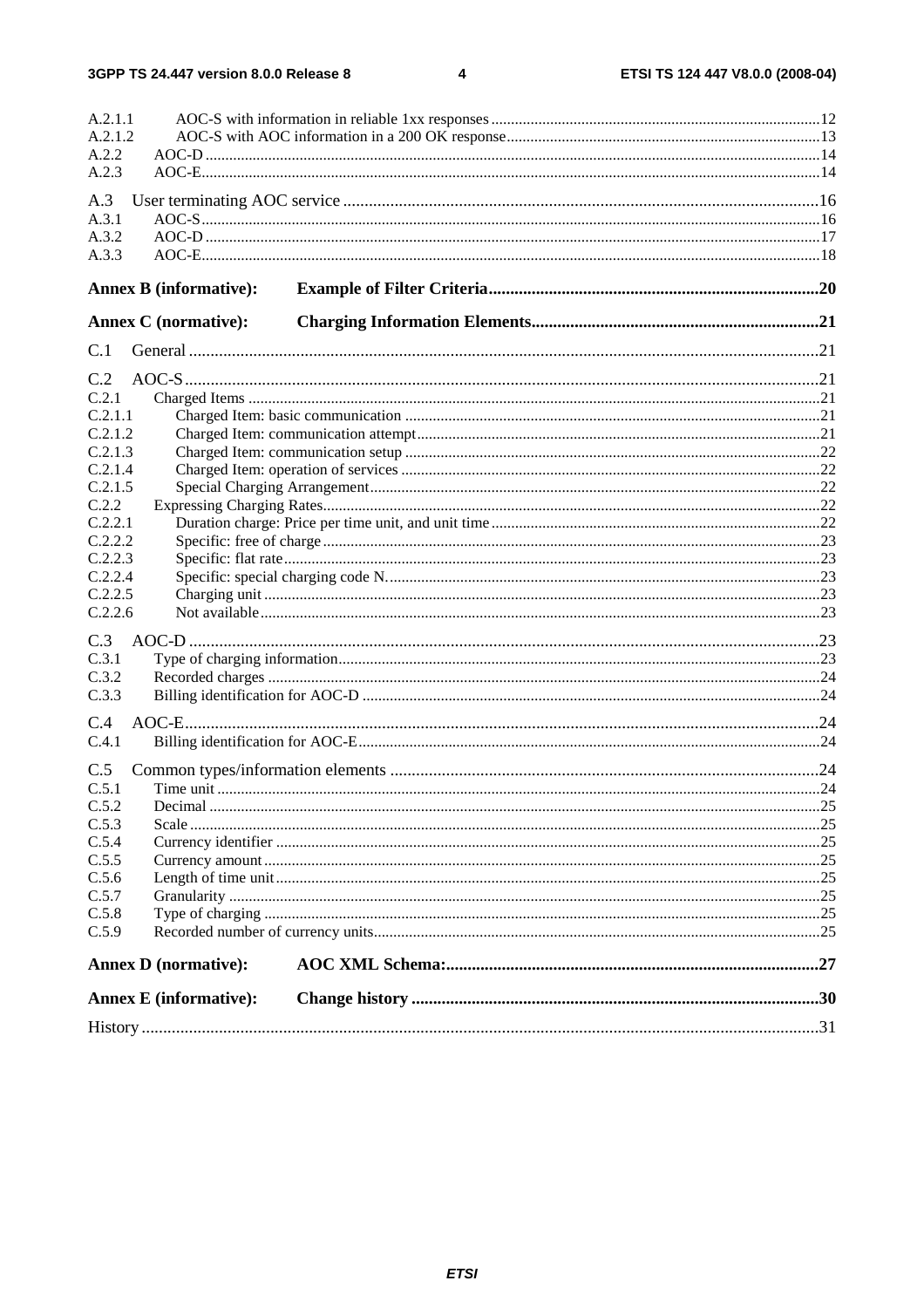# Foreword

This Technical Specification (TS) was been produced by ETSI Technical Committee Telecommunications and Internet converged Services and Protocols for Advanced Networking (TISPAN) and originally published as ETSI TS 183 047 [x]. It was transferred to the 3<sup>rd</sup> Generation Partnership Project (3GPP) in December 2007.

The contents of the present document are subject to continuing work within the TSG and may change following formal TSG approval. Should the TSG modify the contents of the present document, it will be re-released by the TSG with an identifying change of release date and an increase in version number as follows:

Version x.y.z

where:

- x the first digit:
	- 1 presented to TSG for information;
	- 2 presented to TSG for approval;
	- 3 or greater indicates TSG approved document under change control.
- y the second digit is incremented for all changes of substance, i.e. technical enhancements, corrections, updates, etc.
- z the third digit is incremented when editorial only changes have been incorporated in the document.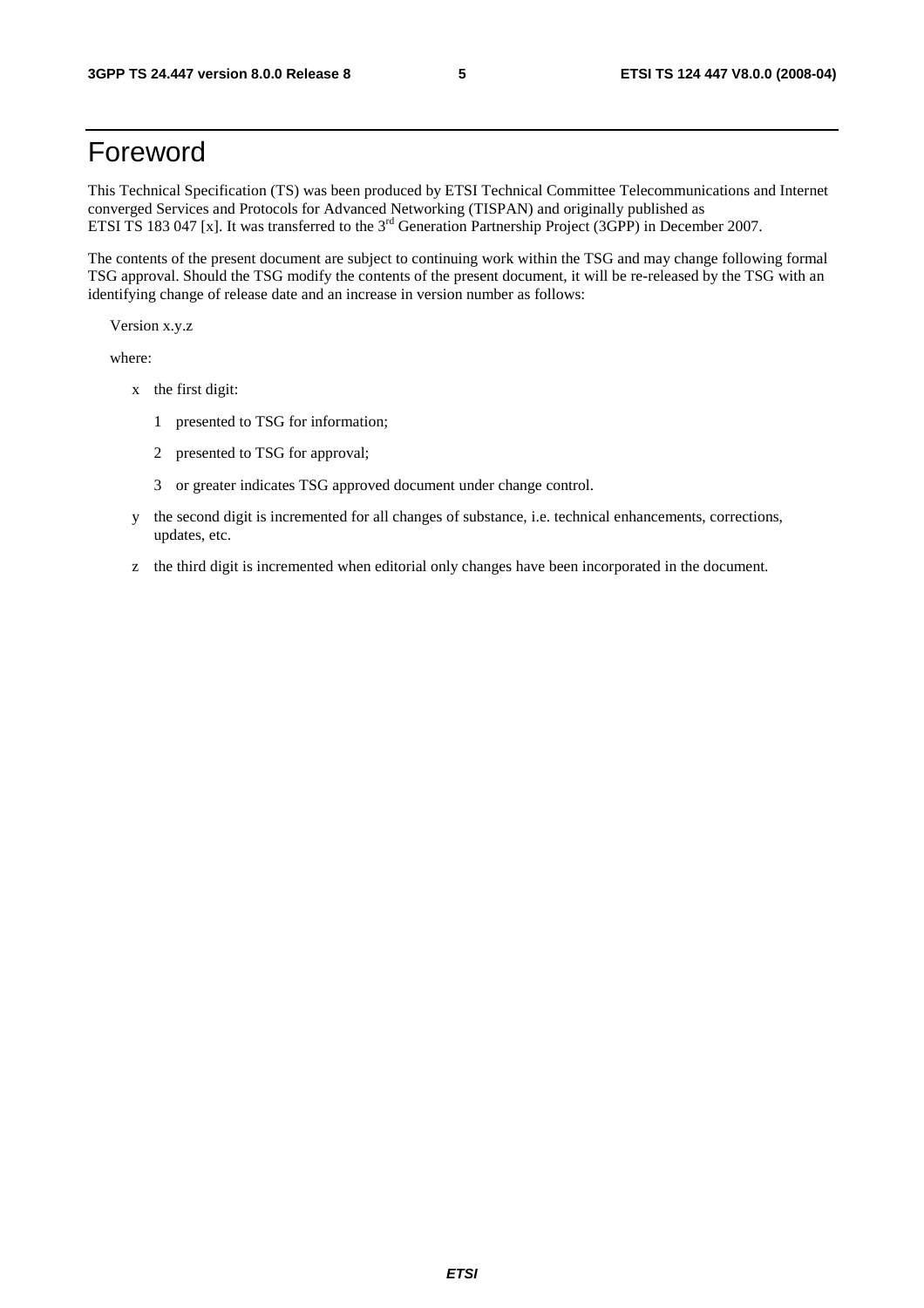## 1 Scope

The present document specifies the stage three Protocol Description of the Advice Of Charge (AOC) service, based on stage 1 and 2 of the ISDN Supplementary Service Advice Of Charge for all calls (permanent mode). Within the TISPAN NGN Release 2 Next Generation Network (NGN) the stage 3 description is specified using the IP Multimedia Call Control Protocol based on Session Initiation Protocol (SIP) and Session Description Protocol (SDP).

Three AOC services exist:

#### **a) Charging information at communication set-up time (AOC-S)**

 The AOC-S service enables a user to receive information about the charging rates at communication set-up time and also to receive further information during the communication if there is a change of charging rates.

#### **b) Charging information during the communication (AOC-D)**

 The AOC-D service enables a user to receive information on the recorded charges for a communication during the active phase of the communication.

#### **c) Charging information at the end of the communication (AOC-E)**

 The AOC-E service enables a user to receive information on the recorded charges for a communication when the communication is terminated.

# 2 References

The following documents contain provisions which, through reference in this text, constitute provisions of the present document.

- References are either specific (identified by date of publication, edition number, version number, etc.) or non-specific.
- For a specific reference, subsequent revisions do not apply.

(AOC)".

• For a non-specific reference, the latest version applies. In the case of a reference to a 3GPP document (including a GSM document), a non-specific reference implicitly refers to the latest version of that document *in the same Release as the present document*.

Referenced documents which are not found to be publicly available in the expected location might be found at http://docbox.etsi.org/Reference.

NOTE: While any hyperlinks included in this clause were valid at the time of publication ETSI cannot guarantee their long term validity. [1] ETSI TS 181 002: "Telecommunications and Internet converged Services and Protocols for Advanced Networking (TISPAN); Multimedia Telephony with PSTN/ISDN simulation services". [2] ETSI ES 283 003: "Telecommunications and Internet converged Services and Protocols for Advanced Networking (TISPAN); IP Multimedia Call Control Protocol based on Session Initiation Protocol (SIP) and Session Description Protocol (SDP) Stage 3 [3GPP TS 24.229 (Release 7), modified]". [3] ISO 4217: "International Organization for Standardization; Type Currency Code List". [4] **IETF RFC 2976 (2000): "The SIP INFO method".** [5] IETF RFC 3262 (2002): "Reliability of Provisional Responses in the Session Initiation Protocol (SIP)". [6] ETSI TS 183 047 V2.1.1: "Telecommunications and Internet converged Services and Protocols for Advanced Networking (TISPAN); NGN IMS Supplementary Services; Advice Of Charge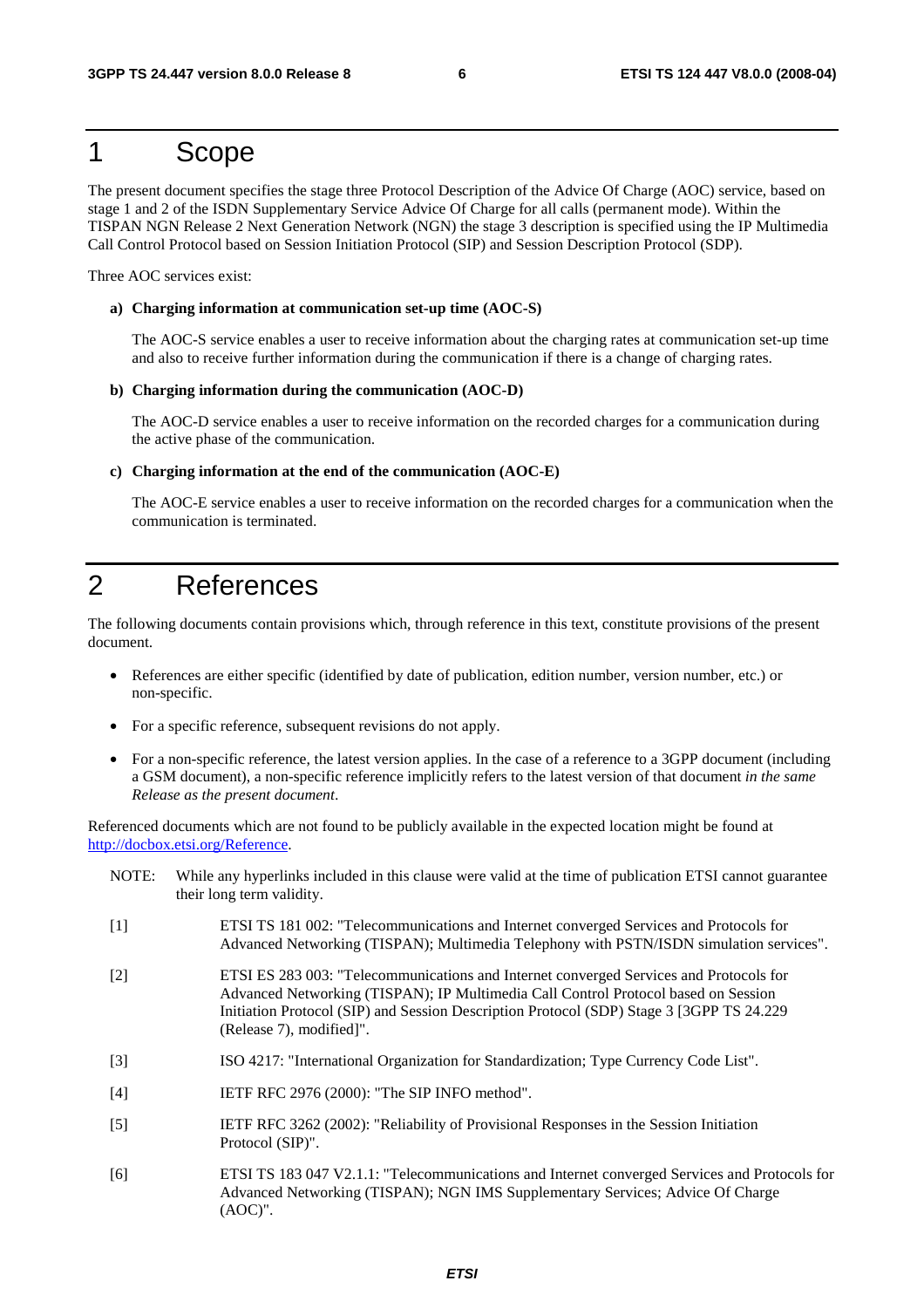# 3 Definitions and abbreviations

# 3.1 Definitions

For the purposes of the present document, the terms and definitions given in TS 181 002 [1] apply.

## 3.2 Abbreviations

For the purposes of the present document, the following abbreviations apply:

| Advice Of Charge                                |
|-------------------------------------------------|
| AOC During the call                             |
| AOC at the End of the call                      |
| AOC at call Set-up time                         |
| <b>Application Server</b>                       |
| <b>Originating Application Server</b>           |
| <b>Terminating Application server</b>           |
| <b>Communication Barring</b>                    |
| Completion of Communication to Busy Subscriber. |
| <b>Communication Deflection</b>                 |
| Call DIVersion                                  |
| <b>Communication Forwarding Busy</b>            |
| Communication Forwarding on No Logged-in        |
| <b>Communication Forwarding Not Registered</b>  |
| Communication Forwarding No Reply               |
| <b>Communication Forwarding Unconditional</b>   |
| <b>Core Network</b>                             |
| Completion of communication on No Reply         |
| <b>CONFerence calling</b>                       |
| Circuit Switched                                |
| Closed User Group                               |
| <b>Communication Waiting</b>                    |
| <b>Explicit Communication Transfer</b>          |
| <b>Communication HOLD</b>                       |
| Initial Filter Criteria                         |
| IP Multimedia                                   |
| IP Multimedia Subsystem                         |
| <b>Internet Protocol</b>                        |
| <b>Integrated Service Data Network</b>          |
| <b>Malicious Communication IDentification</b>   |
| Multipurpose Internet Mail Extensions           |
| Multimedia Messaging Service                    |
| Multi ParTY service                             |
| <b>Next Generation Network</b>                  |
| Originating Identification Presentation         |
| Originating Identification Restriction          |
| Public Land Mobile Network                      |
| <b>Public Switch Telephone Network</b>          |
| Quality of Service                              |
| Serving-Call Session Control Function           |
| <b>Session Initiation Protocol</b>              |
| <b>Terminating Identification Presentation</b>  |
| <b>Terminating Identification Restriction</b>   |
| <b>User Equipment</b>                           |
|                                                 |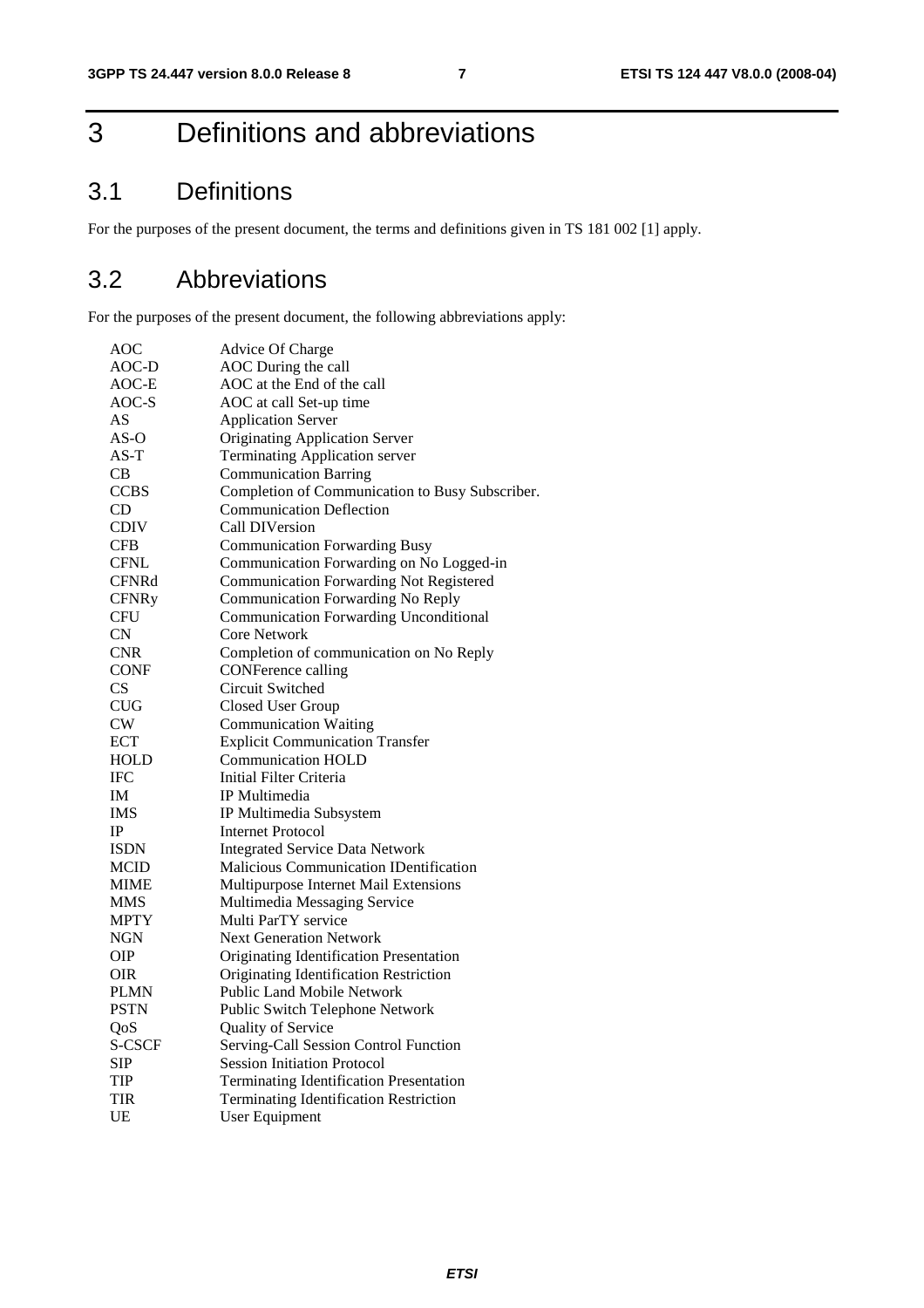# 4 Advice Of Charge (AOC)

### 4.1 Introduction

Not applicable.

# 4.2 Description

#### 4.2.1 General description

The Advice Of Charge (AOC) service allows the served user to be informed of IP Multimedia session related charging information.

The AOC service is limited to INVITE-initiated sessions.

The AOC service is not meant to replace the charge metering inside the network which is considered to be correct in all cases.

The charging information given shall relate to the charges incurred on a TISPAN NGN.

### 4.2.2 Charging information at communication set-up time (AOC-S)

When the AOC-S service is activated, the network shall provide the user with information about the charging rates at communication establishment. In addition, the network shall inform the served user if a change in charging rates takes place during the communication.

## 4.3 Charging information during the communication (AOC-D)

When the AOC-D service is activated, the network shall provide the user with charging information for a communication during the active phase of this communication. The supplied charging information shall be provided as a cumulative charge incurred so far for the communication (i.e. charges recorded from the start of the communication and until the moment the charging information is sent to the served user), or as charging units.

When the call is released, the network shall send the recorded charges for the communication to the served user.

## 4.4 Charging information at the end of the communication (AOC-E)

When the AOC-E service is activated, the network shall provide the served user with charging information indicating the recorded charges for a communication when this communication is released.

## 4.5 Operational requirements

### 4.5.1 Provision/withdrawal

The AOC services shall be provided to the served user after prior arrangement with the service provider or, as a service provider option, be generally available. Withdrawal of these services shall be made on the served user's request or for service provider reasons.

When available the AOC services shall be provided for all communications (permanent mode).

### 4.5.2 Requirements on the originating network side

No specific requirements are needed in the network.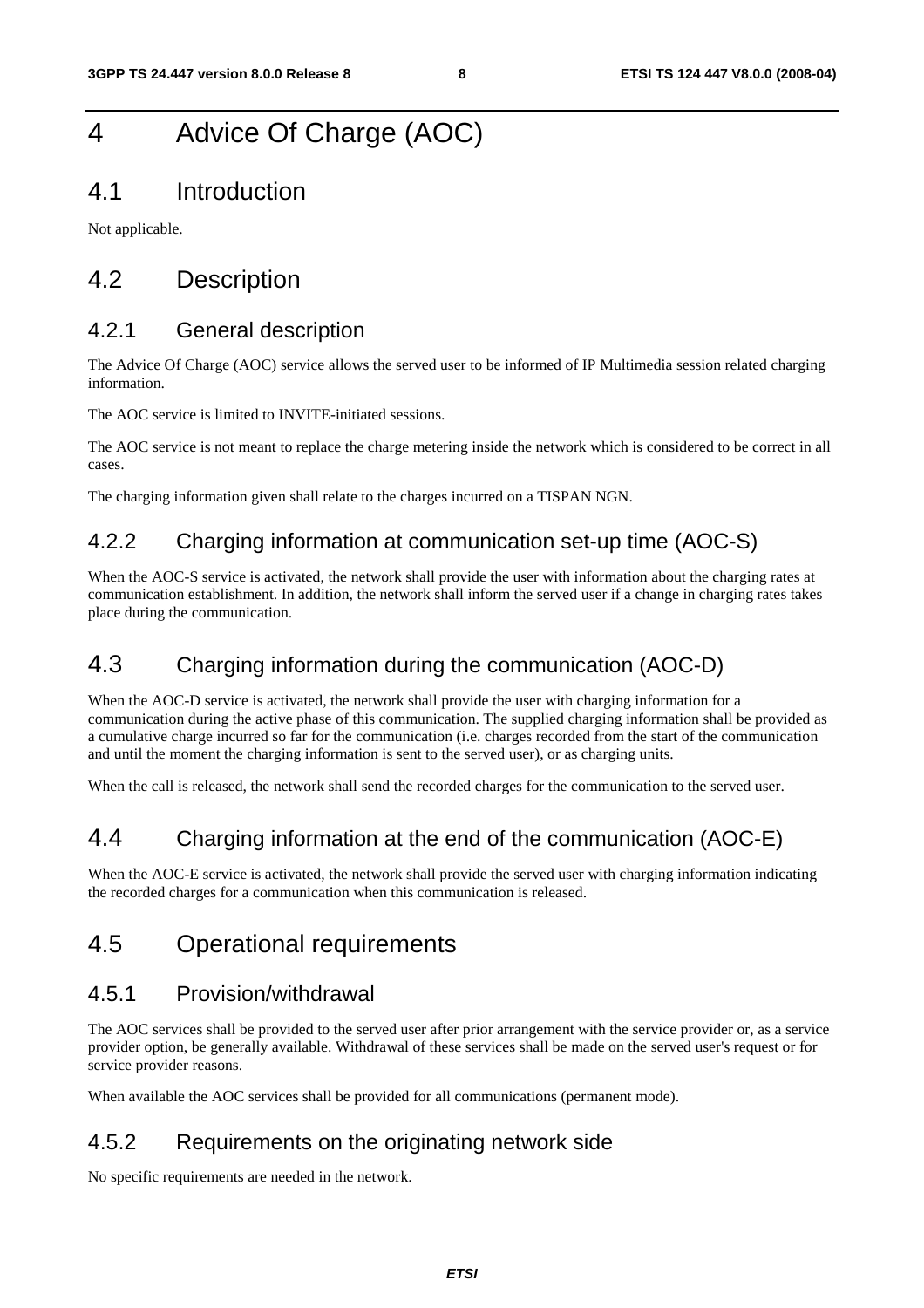### 4.5.3 Requirements on the terminating network side

No specific requirements are needed in the network.

# 4.6 Coding requirements

The INFO method according to RFC 2976 [4] is needed in support of AOC-D.

The AOC XML schema is defined in annex D. The AOC XML schema shall be transported as a SIP MIME body. The MIME type for the AOC information is "application/vnd.etsi.aoc+xml". Any SIP message that transports a body with AOC information shall identify the payload as MIME type "application/vnd.etsi.aoc+xml".

# 4.7 Signalling requirements

#### 4.7.1 Activation/deactivation/registration

Not applicable.

#### 4.7.2 Invocation and operation

Basic communication procedures according to ES 283 003 [2] shall apply, with the following additions.

#### 4.7.2.1 Actions at the served UE

The served UE shall support the INFO method and the AOC XML schema defined in annex D.

If methods or responses are received which contain AOC information, this information may be rendered to the user.

#### 4.7.2.2 Actions at the AS of the served user

When sending AOC information, the AS shall encode this information according to the XML-schema defined in annex D. In addition, for this MIME body the AS shall set the Content-Type header to "vnd.etsi.aoc+xml" and set the Content-Disposition to "render" with the "handling" parameter set to "optional".

In the case the AOC information is transported in a message that is forwarded by the AS that contains already a content body, the AS shall generate a multipart/mixed MIME body containing two sub-parts:

- one with the AOC information; the Content-Type and Content-Disposition of this sub-part should be coded as specified for non-multipart bodies;
- one with the received body; headers describing the content of the received SIP message (e.g. Content-type) should be moved into the headers of the this subpart.

In the case the AOC information is transported in a message that is forwarded by the AS, that contains already a content body and the served user's UE has not indicated support for multipart content, the AS shall forward the message unchanged.

NOTE: The above clause ensures that a communication setup is not affected in case a terminal does not support multipart content.

#### 4.7.2.2.1 Actions for AOC-S

#### 4.7.2.2.1.1 Served user is the originating user

When an INVITE request is received, and the served user is subscribed to AOC-S service, the AS shall either (network operator option) operate as a SIP proxy as specified in clause 5.7.4 of ES 283 003 [2] and in RFC 3262 [5] and include the AOC information in the content body of a reliable 1xx provisional responses, or operate as a routing B2BUA as specified in clause 5.7.5 of ES 283 003 [2] and include the AOC information in the content body a 200 OK response forwarded by the AS.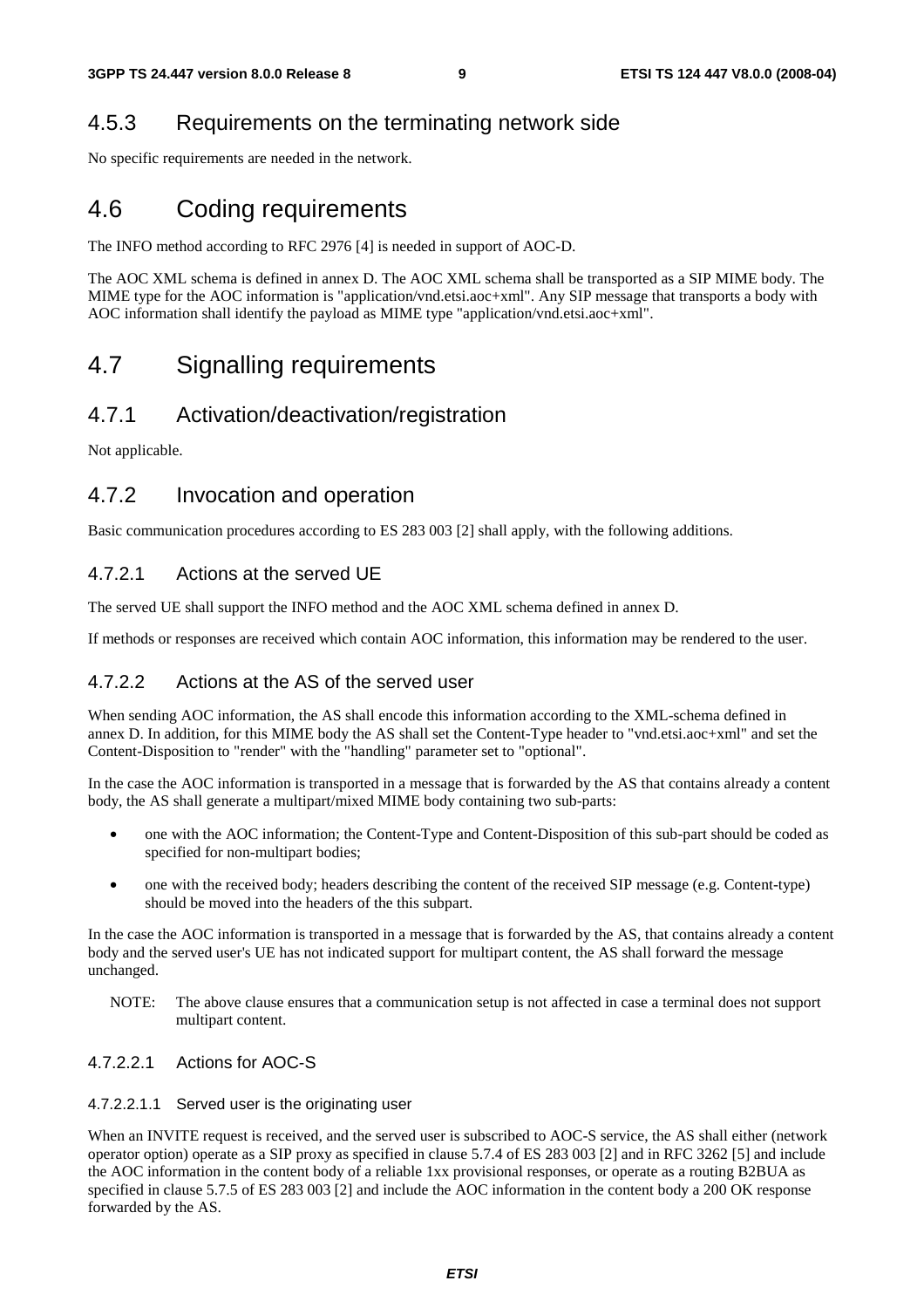#### **3GPP TS 24.447 version 8.0.0 Release 8 10 ETSI TS 124 447 V8.0.0 (2008-04)**

If the charging rates change during the communication, the AS shall send the AOC information to the UE of the served user in the content body of a mid-dialog request forwarded by the AS or an INFO request generated by the AS.

If no charging information is available, then the AS may, as a network option, stop the communication establishment before the session is confirmed.

#### 4.7.2.2.1.2 Served user is the terminating user

The AS shall operate as a routing B2BUA as specified in clause 5.7.5 of ES 283 003 [2].

When an INVITE request is received, and the served user is subscribed to the AOC-S service, the AS shall include the AOC information in the content body in the INVITE before sending the INVITE to the terminating UE.

If the charging rates change during the communication, the AS shall send the AOC information to the UE of the served user in the content body of a mid-dialog request forwarded by the AS or an INFO request generated by the AS.

If no charging information is available, then the AS may, as a network option, not forward the communication invitation.

#### 4.7.2.2.2 Actions for AOC-D

The AS shall operate as a routing B2BUA as specified in clause 5.7.5 of ES 283 003 [2].

The procedures for AOC-D service at the AS are the same for the originating and the terminating user.

If the user is subscribed to AOC-D service, the AS may provide charging information to the user at any moment during the active phase of the communication. When sending the charging information, the AS shall include the AOC information in the content body of a mid-dialog request or mid-dialog response forwarded by the AS to the served user or an INFO request to the served user generated by the AS. The supplied charging information shall be provided as a cumulative charge incurred so far for the communication (i.e. charges recorded from the start of the communication until the moment the charging information is sent to the served user).

When the communication is terminated, the AS shall include the recorded AOC information for the communication in the content body of either the BYE request or the final response to the BYE request sent to the served user. If the communication is free of charge, then the AS shall indicate the charged amount as zero in the AOC information.

#### 4.7.2.2.3 Actions for AOC-E

The AS shall operate as a SIP proxy as specified in clause 5.7.4 of ES 283 003 [2].

The procedures for AOC-E service at the AS are the same for the originating and the terminating user.

If the user is subscribed to AOC-E service, when the communication is terminated the AS shall include the recorded AOC information for the communication in the content body of either the BYE request or the final response to the BYE request sent to the served user. If the communication is free of charge, then the AS shall indicate the charged amount as zero in the AOC information.

# 4.8 Interaction with other services

## 4.8.1 Communication Waiting (CW)

No impact, i.e. neither service shall affect the operation of the other NGN service.

## 4.8.2 Communication Hold (HOLD)

No impact, i.e. neither service shall affect the operation of the other NGN service.

# 4.8.3 Terminating Identification Presentation (TIP)

No impact, i.e. neither service shall affect the operation of the other NGN service.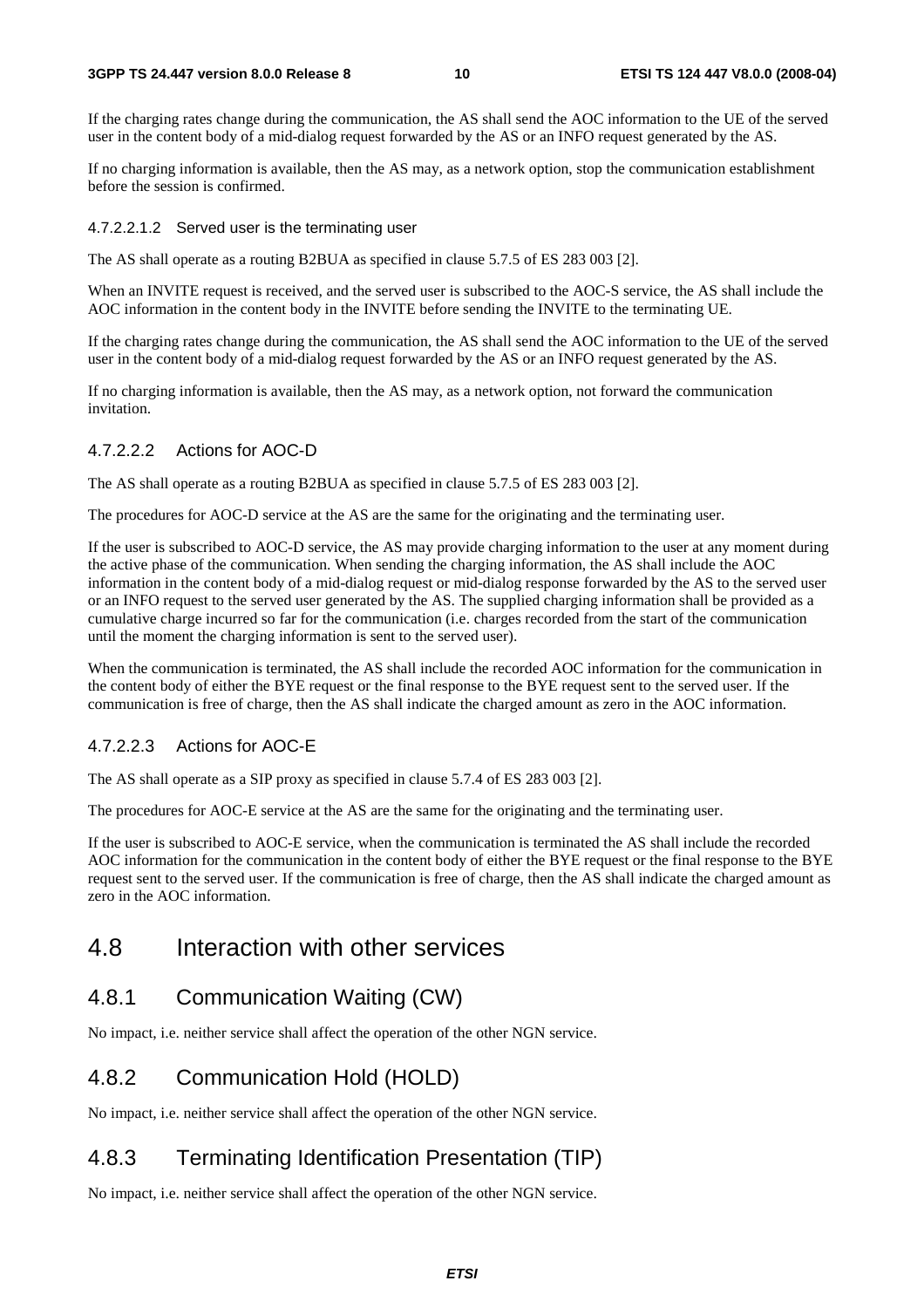### 4.8.4 Terminating Identification Restriction (TIR)

No impact, i.e. neither service shall affect the operation of the other NGN service.

### 4.8.5 Originating Identification Presentation (OIP)

No impact, i.e. neither service shall affect the operation of the other NGN service.

## 4.8.6 Originating Identification Restriction (OIR)

No impact, i.e. neither service shall affect the operation of the other NGN service.

### 4.8.7 CONFerence calling (CONF)

No impact, i.e. neither service shall affect the operation of the other NGN service.

NOTE: AOC information as result of a CONF invocation is out of scope the present document.

### 4.8.8 Communication DIVersion services (CDIV)

No impact, i.e. neither service shall affect the operation of the other NGN service.

### 4.8.9 Advice Of Charge (AOC)

If the AOC-D and AOC-E services are activated for the same communication, at the end of the communication the network shall only send AOC-E type information.

### 4.8.10 Completion of Communications to Busy Subscriber (CCBS) Completion of Communications by No Reply (CCNR)

No impact, i.e. neither service shall affect the operation of the other NGN service.

### 4.8.11 Malicious Communication IDentification (MCID)

No impact, i.e. neither service shall affect the operation of the other NGN service.

### 4.8.12 Anonymous Communication Rejection and Communication Barring (ACR/CB)

No impact, i.e. neither service shall affect the operation of the other NGN service.

## 4.8.13 Explicit Communication Transfer (ECT)

No impact, i.e. neither service shall affect the operation of the other NGN service.

NOTE: AOC information as result of a ECT invocation is out of scope of the present document.

## 4.9 Interactions with other networks

Not applicable.

# 4.10 Parameter values (timers)

Not applicable.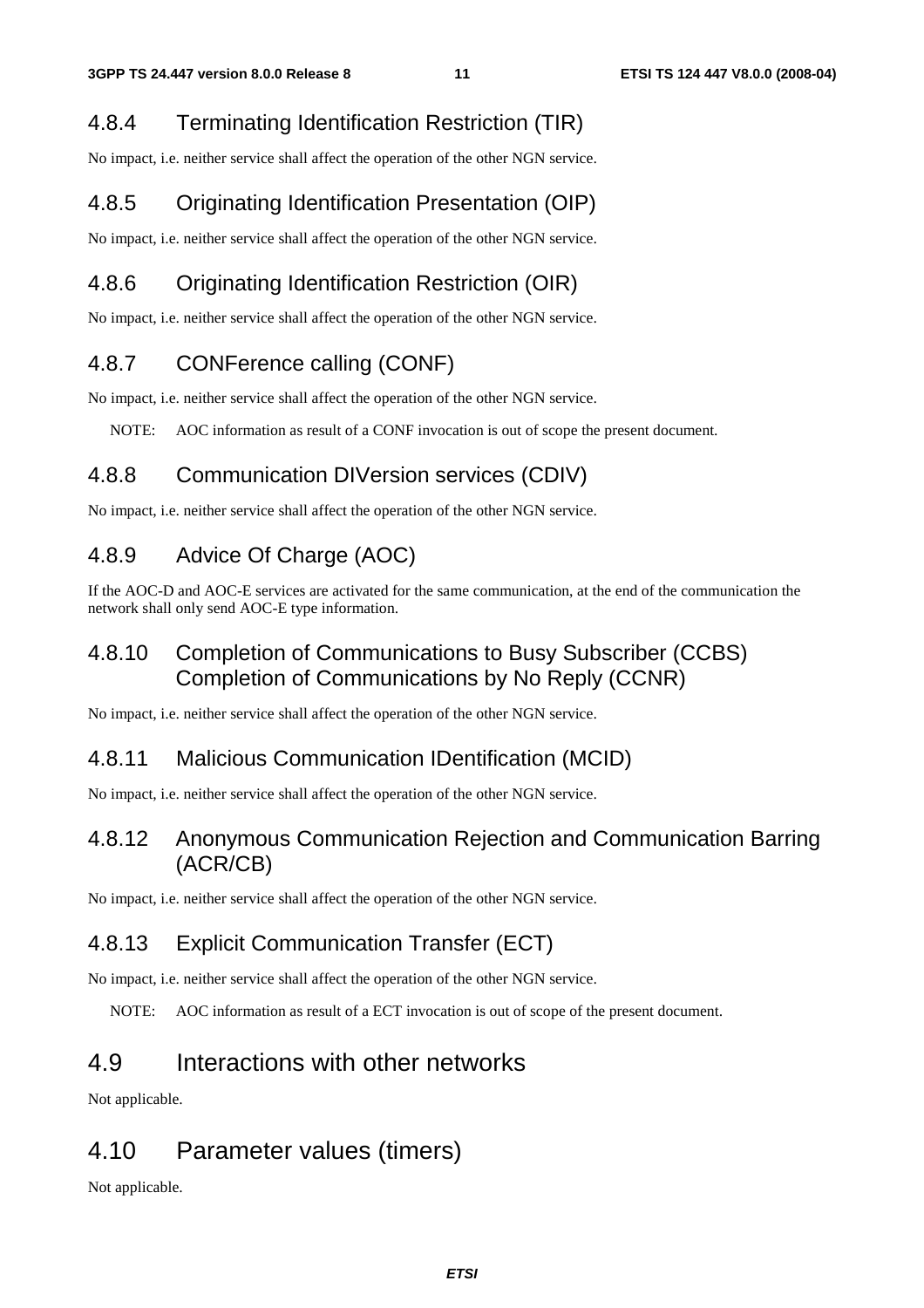# Annex A (informative): Signalling flows

# A.1 Introduction

The service is divided into two aspects:

- a) Application Server gathers information: this is out of scope of the present document.
- b) User is provided the AOC Information.

# A.2 User originating AOC service

## A.2.1 AOC-S

#### A.2.1.1 AOC-S with information in reliable 1xx responses



**Figure A.2.1.1: Charging info during session set-up (originating side)** 

Figure A.2.1.1 shows one ordering of the messages. Message 3 and message 9 can be sent at the same moment.

#### **General**

The AOC information shall be provided for every communication. This is provisioned in the AS. The AOC information is sent to UE-A in a 183 Session Progress response.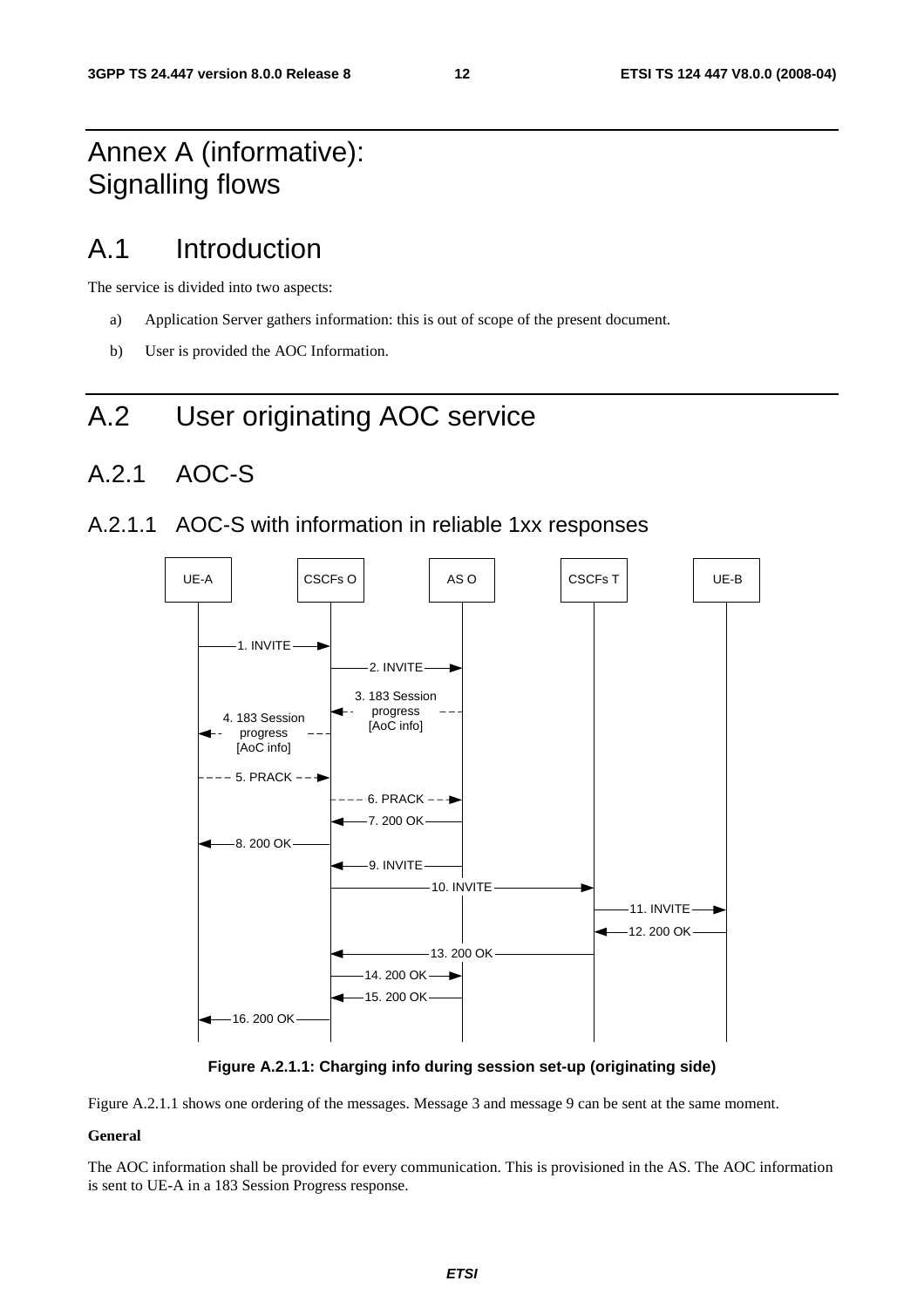#### **Call flows**

- 1 to 5 and 1 to 2 The communication is initiated by UE-A by sending an INVITE. The Request URI will include the URI of UE-B. After IFC evaluation in the S-CSCF the INVITE is routed to the Originating AS. The INVITE will indicate support for 100rel extension.
- 3 to 8 The Originating AS sends the AOC information to UE-A in a reliable 183 response.
- 9 to 11 The INVITE request is sent to UE-B.
- 12 to 16 The UE-B answers the communication. The 200 OK response is generated by UE-B.

#### A.2.1.2 AOC-S with AOC information in a 200 OK response



**Figure A.2.1.2: Charging info in 200 OK during session set-up (originating side)** 

Figure A.2.1.2 shows one ordering of the messages.

#### **General**

**prigina**<br>
e AOC<br>
clude<br>
inating The AOC information shall be provided for every call. This is provisioned in the AS. The AOC information is sent to UE-A in 200 OK (INVITE) after receiving a 200 OK (INVITE) response from UE-B.

#### **Call flows**

- 1-5 The call is initiated by UE-A by sending an INVITE. The Request URI will include the URI of UE-B. The INVITE is routed via the Originating AS to UE-B.
- 6-10 UE-B answers the call. The 200 OK response is generated by UE-B. The Originating AS sends the AOC information to UE-A in this 200 OK response.
- 11-15 UE-A sends ACK to UE-B and the session is established.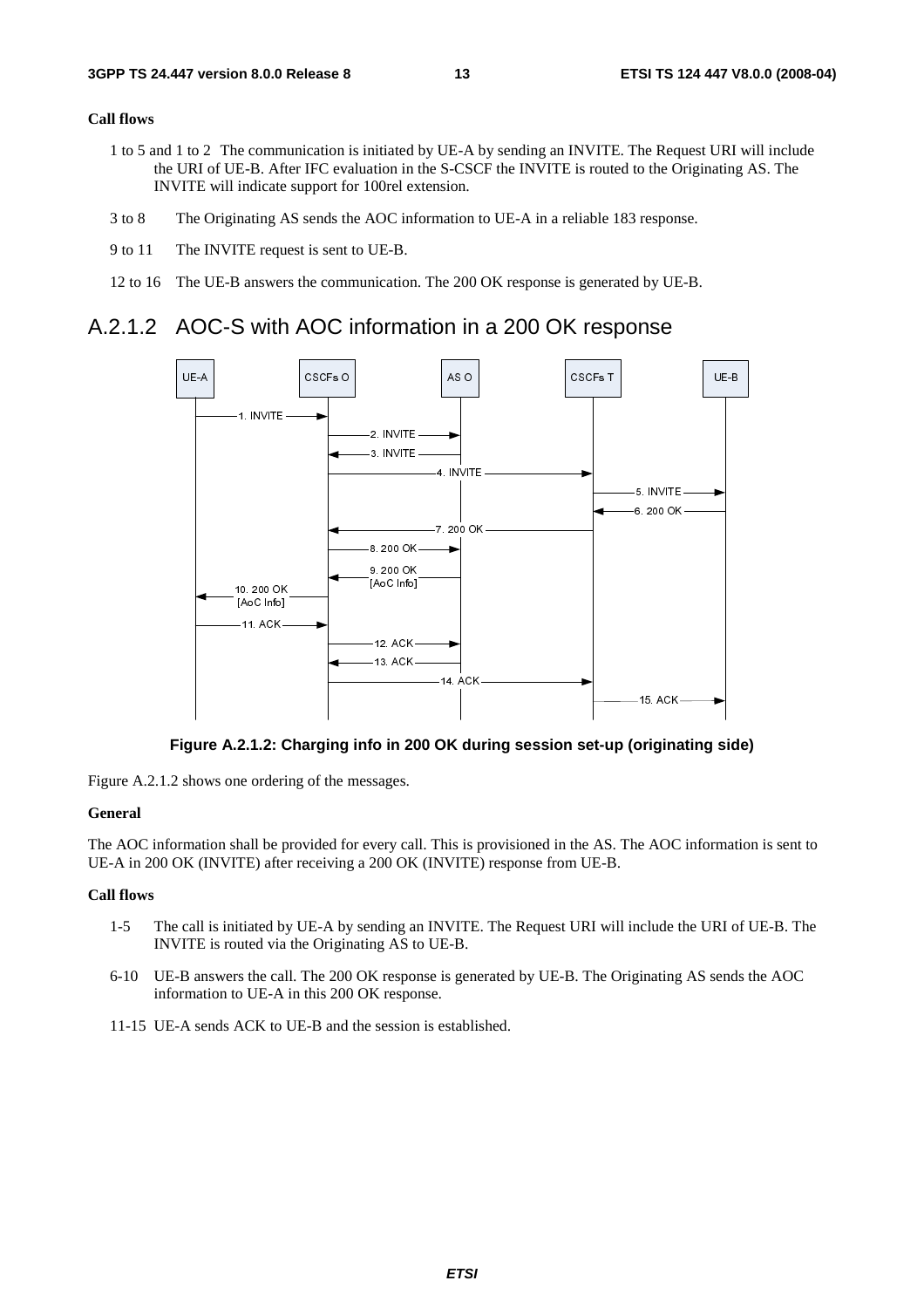### A.2.2 AOC-D



**Figure A.2.2.1: Charging info during the communication** 

This may be a continuation of figures A.2.1.1 or A.2.1.2.

#### **Call flow**

1-4 When the charging rate is changes, an INFO request is send from the Originating AS to UE-A. The AOC information is included in the INFO request.

### A.2.3 AOC-E

**Calling party clears** 



**Figure A.2.3.1: Calling party clears** 

The AOC information shall be provided for every communication after the communication has finished. This is provisioned in the AS. The AOC information is sent to the terminal in a 200 OK (BYE), which is originated from UE-B.

#### **Call Flow**

The communication has been set up as a normal communication.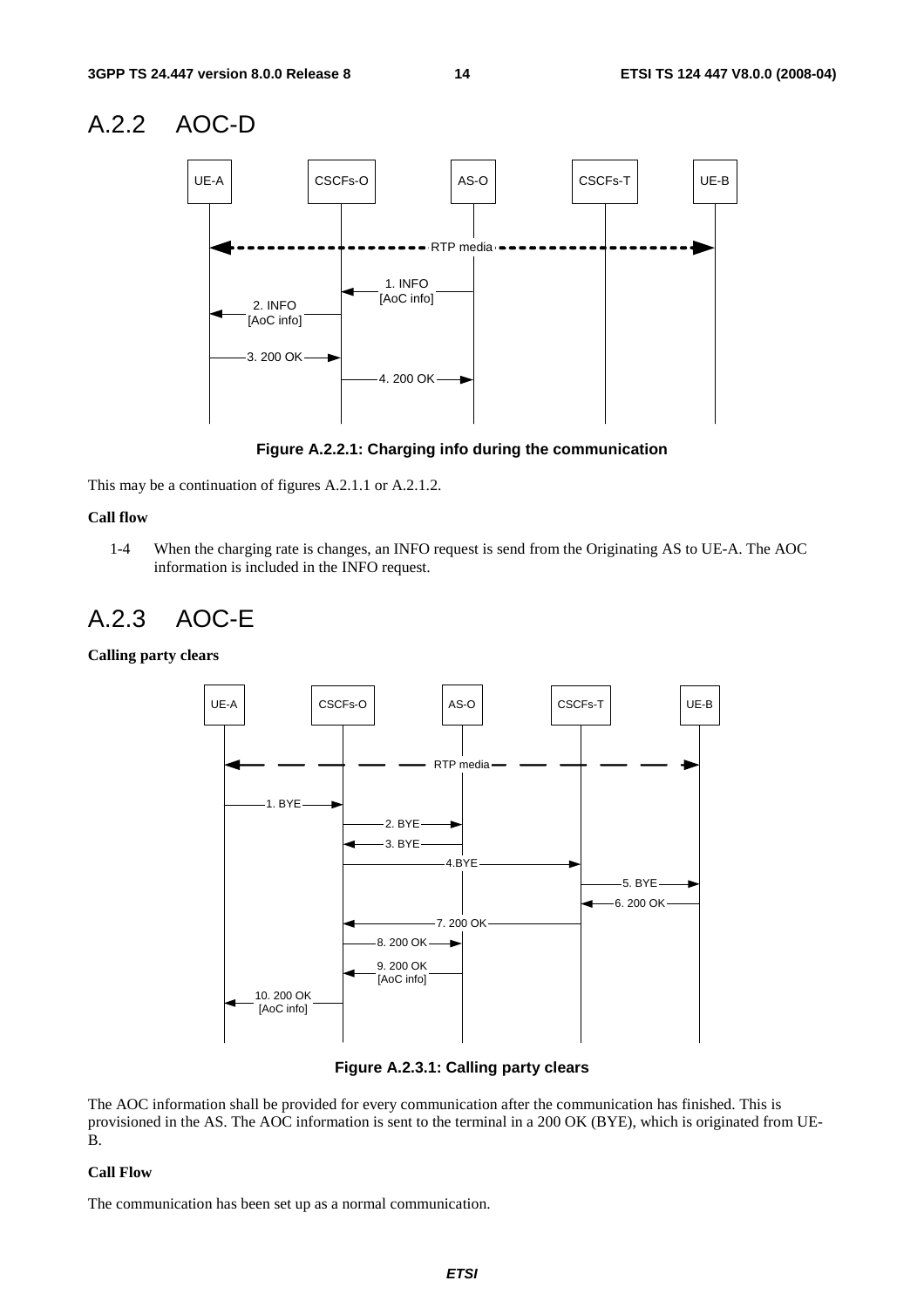- 1-5 UE-A generates a BYE to terminate the session, which is routed to UE-B.
- 6-10 UE-B sends a 200 OK (BYE) towards UE-A. When the Originating AS receives the 200 OK response, it adds the AOC information to the 200 OK (BYE) response.

#### **Called party clears**



**Figure A.2.3.2: Called party clears** 

The AOC information shall be provided for every communication after the communication has finished. This is provisioned in the AS. The charging info is sent to the terminal in a BYE request, which is originated from UE-B.

#### **Call Flow**

The communication has been set-up as a normal communication.

- 1-5 UE-B generates a BYE to terminate the session, which is routed to the UE-A. When the Originating AS receives the BYE request, it adds the AOC information to the BYE Request..
- 6-.10 UE-A sends a 200 OK (BYE) towards UE-B.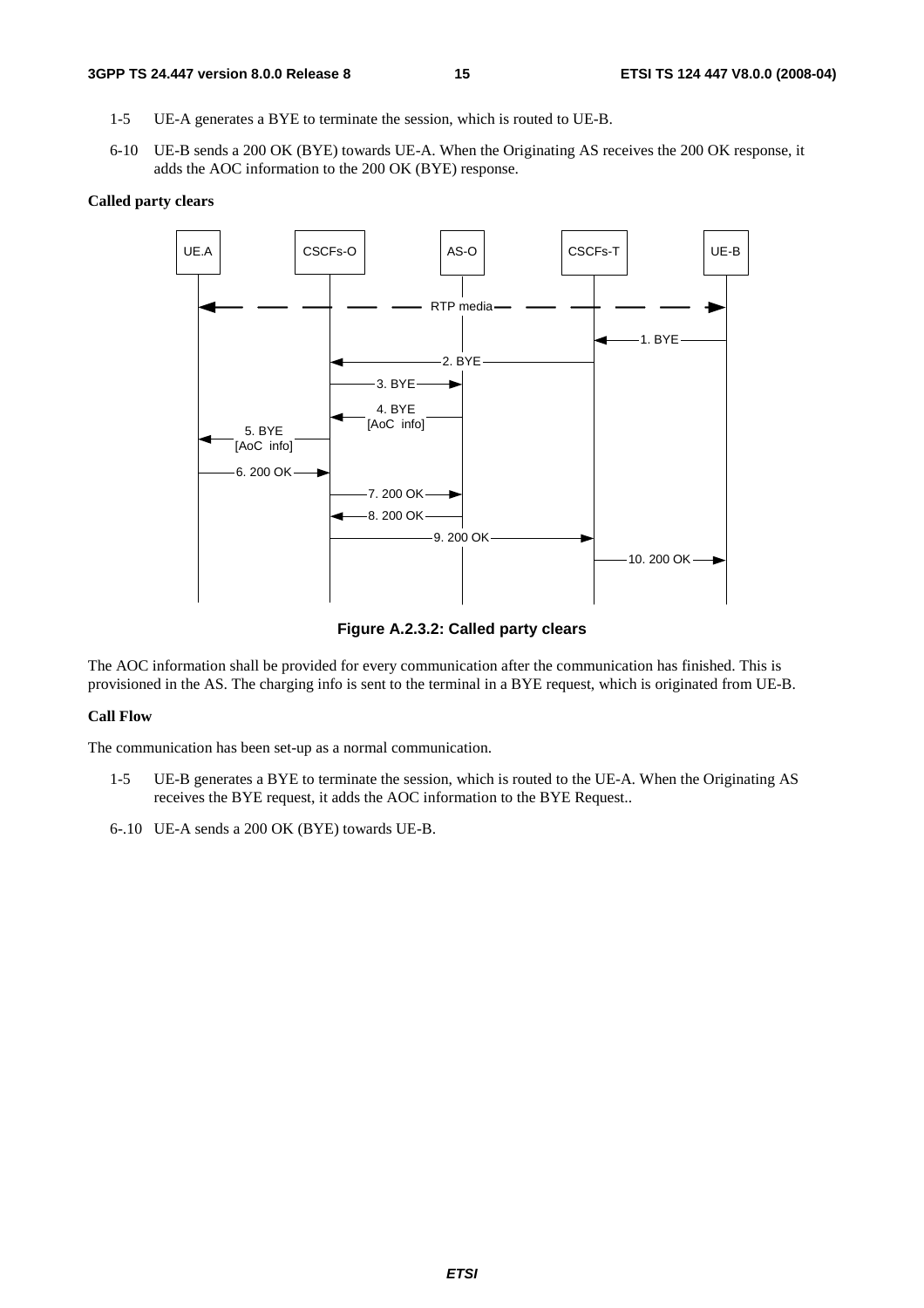# A.3 User terminating AOC service

# A.3.1 AOC-S



**Figure A.3.1.1: Charging info during session set-up on the terminating side**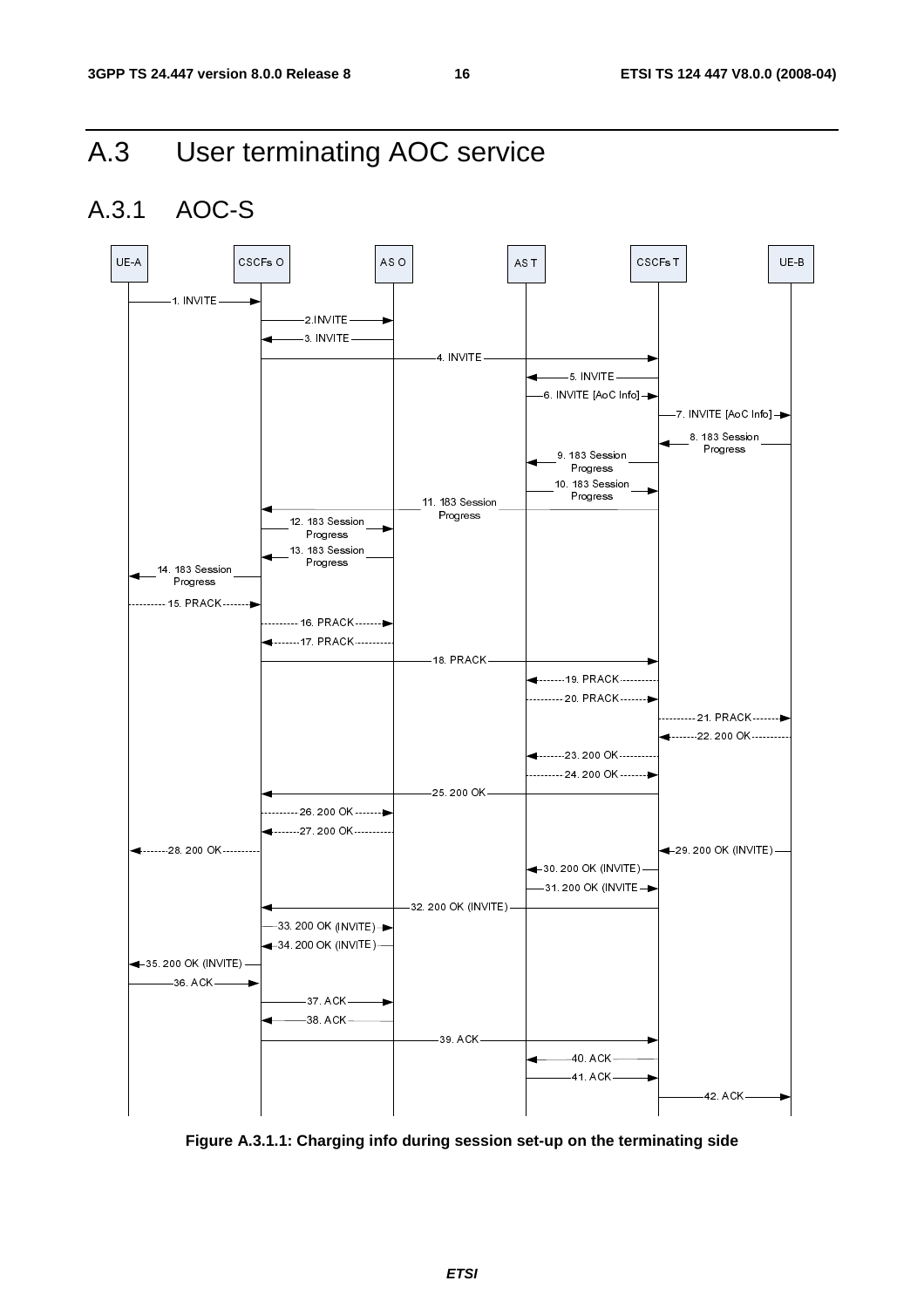#### **General**

The AOC information shall be provided for every call. This is provisioned in the AS. The AOC information is sent to the terminal in an INVITE request. Since this is a service that is charged an acknowledgement is required to ensure that the charging info is transferred.

#### **Call flows**

- 1-5 The call is initiated by UE-A by sending an INVITE. The Request URI will include the URI of UE-B. The INVITE is routed to the Originating AS and the Terminating AS. The INVITE will indicate that 100rel extension is supported.
- 6-7 the Terminating AS will include the charging info in the INVITE sent to the UE-B.
- 8-28 UE-B sends a reliable provisional response to indicate that INVITE is being processed.
- 29-35 UE-B answers with a 200 OK (INVITE) response and sends it to UE-A.
- 36-42 UE-A sends a ACK to acknowledge the 200 OK (INVITE) and the session is established successfully.

### A.3.2 AOC-D



**Figure A.3.2.1: Charging info during the call (terminating)** 

This may be a continuation of figures A.3.1.1 or A.3.1.2.1.

#### **Call flows**

1-4 When the charging rate is changes, an INFO request is send from the terminating AS to UE-B. The AOC information is included in the INFO request.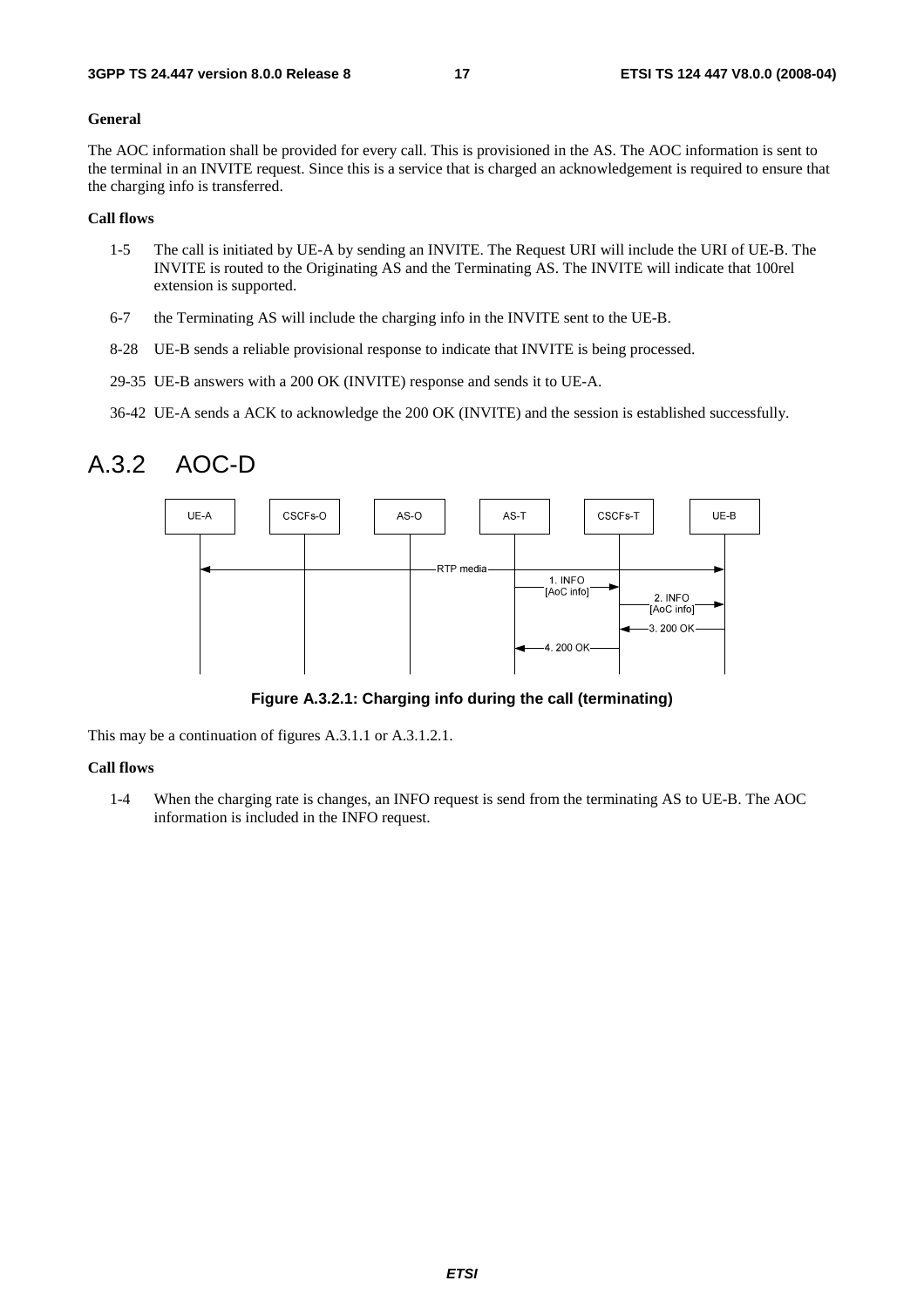### A.3.3 AOC-E

**Calling party clears** 



**Figure A.3.3.1: Calling party clears** 

The AOC information shall be provided for every communication after the communication has finished. This is provisioned in the AS. The AOC information is sent to the terminating user in the BYE request which is originated from UE-A.

#### **Call Flow**

The communication has been set up as a normal communication.

- 1-5 UE-A generates a BYE to terminate the session, which is routed to the UE-B. When the Terminating AS receives the BYE request, it adds the AOC information.
- 6-10 UE-B sends a 200 OK towards UE-A.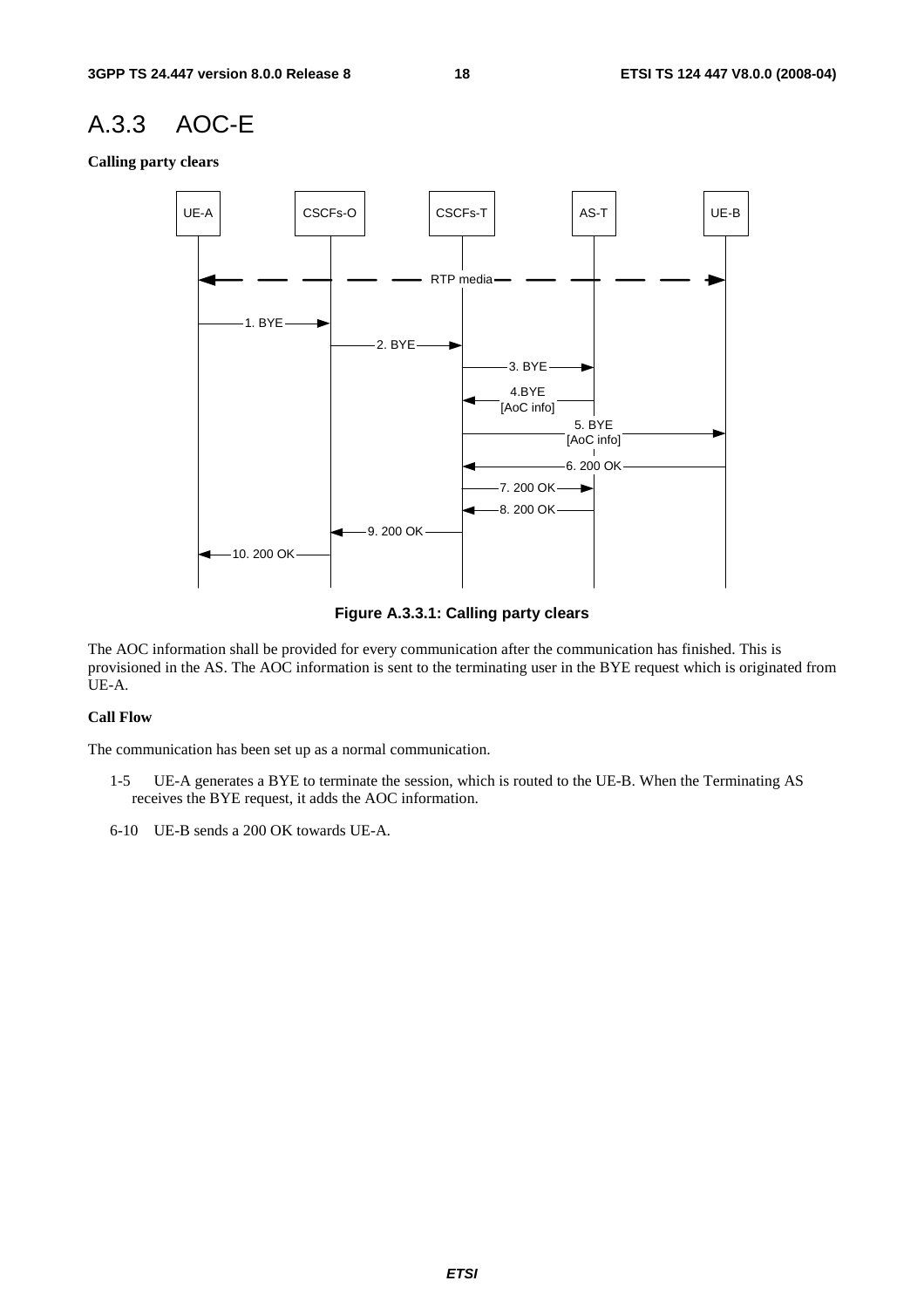#### **Called party clears**



**Figure A.3.3.2: Called party clears** 

The AOC information shall be provided for every communication after the communication has finished. This is provisioned in the AS. The charging info is sent to the terminating user in the 200 OK response, which is originated from UE-a.

#### **Call Flow**

The communication has been set-up as a normal communication.

- 1-5 UE-B generates a BYE to terminate the session, which is routed to UE-A.
- 6-.10 UE-A sends a 200 OK response towards UE-B. When the Terminating AS receives the 200 OK, it adds the AOC information.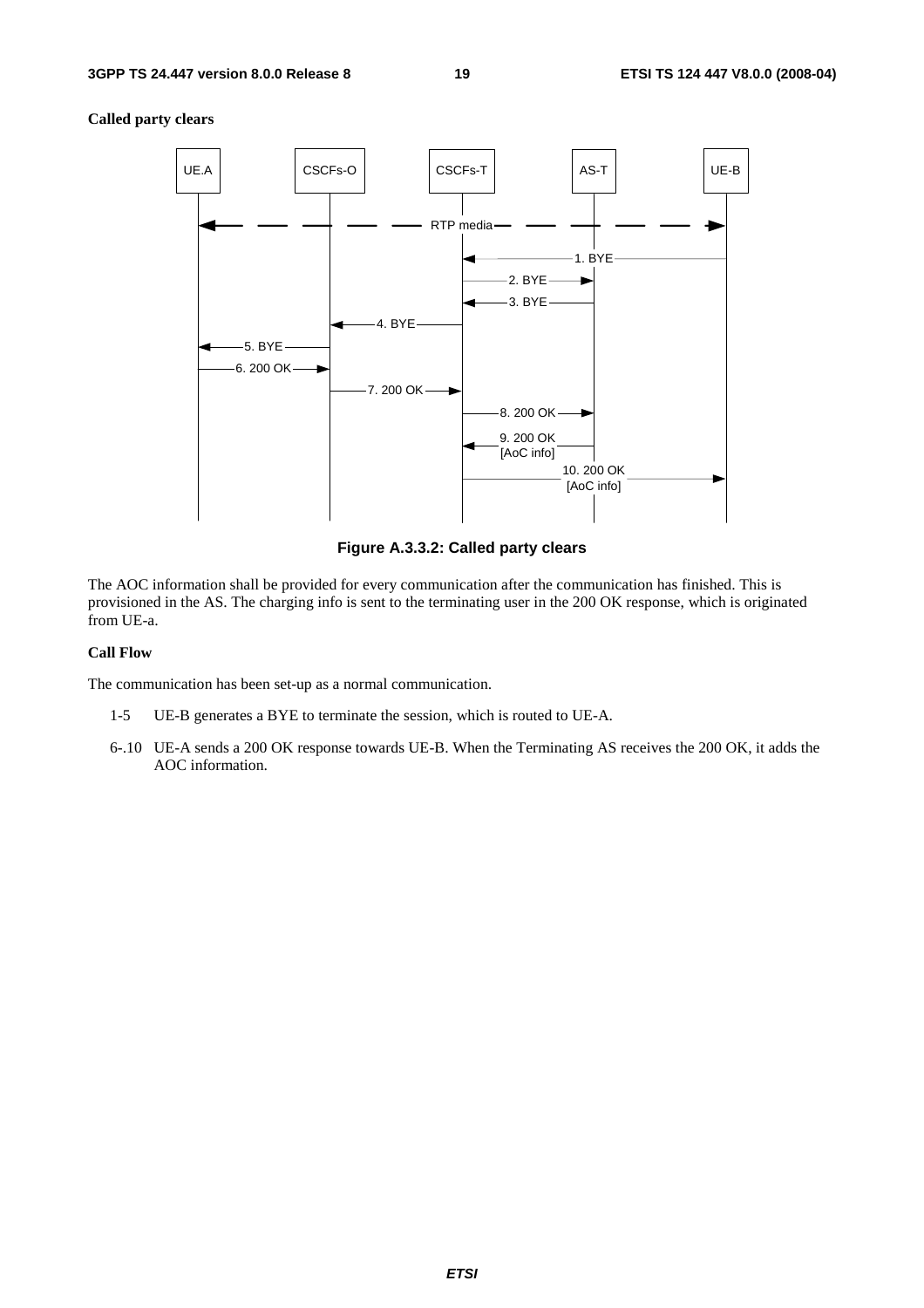# Annex B (informative): Example of Filter Criteria

This annex provides an example of a filter criterion that triggers SIP requests that are subject to initial filter criteria evaluation.

An example of an IFC when the AOC service is active at the originating S-CSCF is:

• Method: INVITE.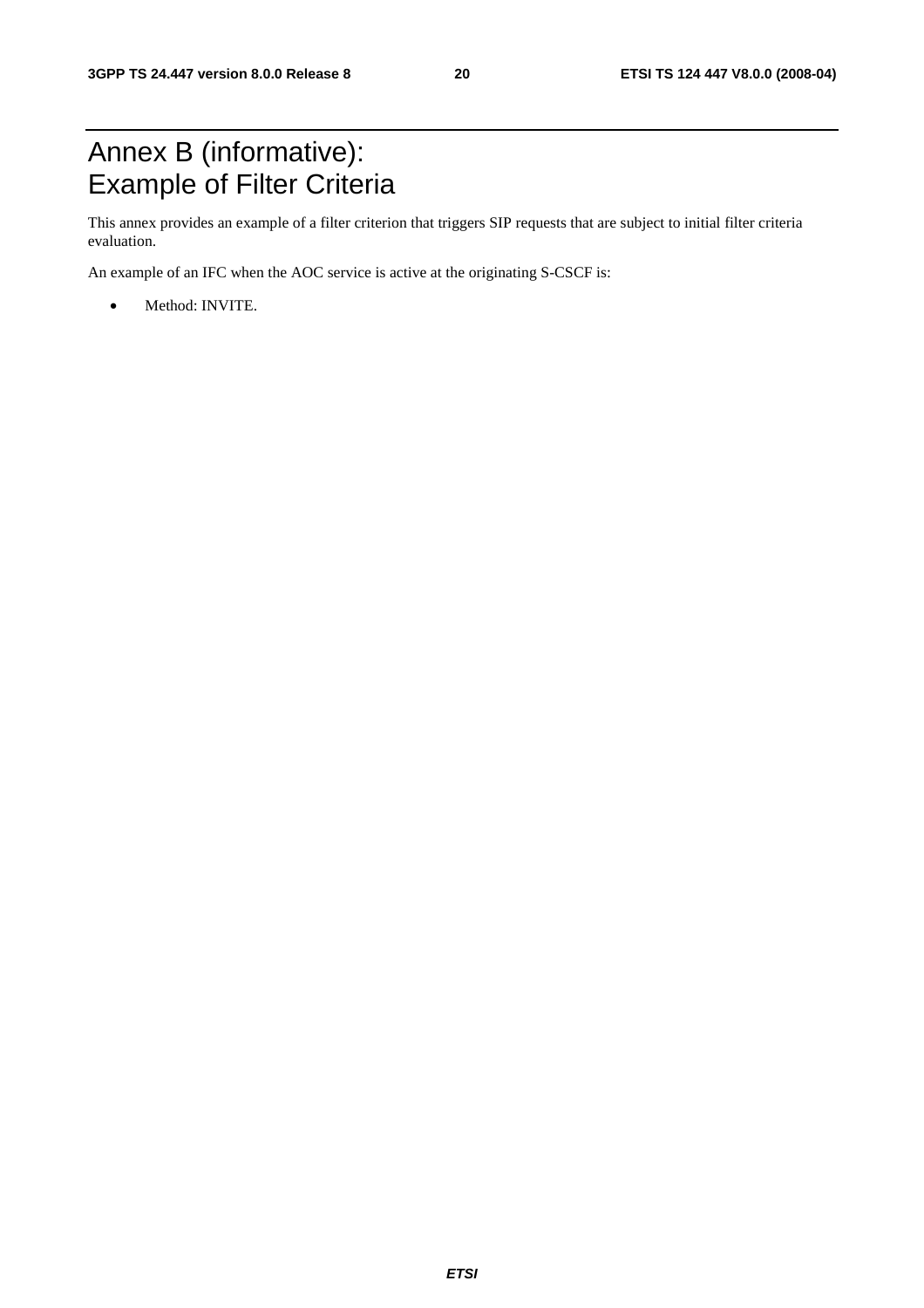# Annex C (normative): Charging Information Elements

# C.1 General

This annex describes the charging information to be provided to the served user.

# C.2 AOC-S

The AOC-S service provides tariff information at the start of the call or when tariff changes occur during the call.

## C.2.1 Charged Items

AOC-S can provide a *list of charged items* or a *special charging arrangement*.

Following charged items are thought applicable:

- basic communication;
- communication attempt;
- communication setup;
- operation of supplementary services.

The special charging arrangement excludes all other charged items and is therefore mentioned separately.

#### C.2.1.1 Charged Item: basic communication

This expresses the rate for the basic communication.

The rate shall be expressed as:

- price per time unit and time unit (see clause C.2.2.1); or
- f ree of charge (see clause C.2.2.2); or
- flat rate (see clause C.2.2.3); or
- special charging code (see clause C.2.2.4); or
- not available (see clause C.2.2.6).

#### C.2.1.2 Charged Item: communication attempt

This expresses the cost of a communication attempt.

The cost shall be expressed as:

- free of charge (see clause C.2.2.2); or
- flat rate (see clause C.2.2.3); or
- special charging code (see clause C.2.2.4); or
- not available (see clause C.2.2.6).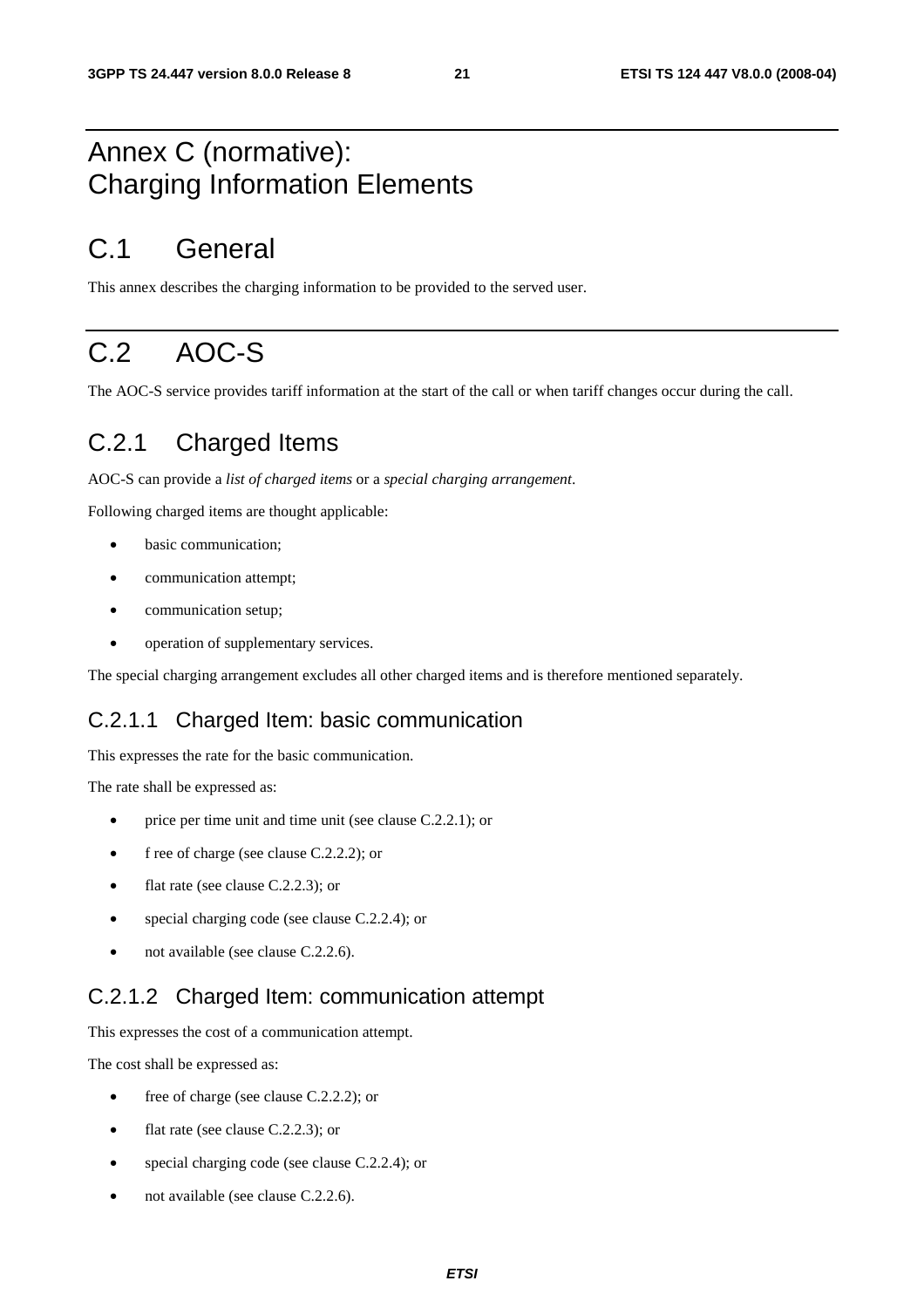#### C.2.1.3 Charged Item: communication setup

This expresses the cost of a communication setup.

The cost shall be expressed as:

- free of charge (see clause C.2.2.2); or
- flat rate (see clause C.2.2.3); or
- special charging code (see clause C.2.2.4); or
- not available (see clause C.2.2.6).

#### C.2.1.4 Charged Item: operation of services

This expresses the cost induced by the execution of services.

The cost shall be expressed as:

- price per time unit and time unit (see clause C.2.2.1); or
- free of charge (see clause C.2.2.2); or
- flat rate (see clause C.2.2.3); or
- special charging code (see clause C.2.2.4); or
- not available (see clause C.2.2.6).

#### C.2.1.5 Special Charging Arrangement

This expresses that a special charging arrangement exists for calculating the costs of the call.

The cost shall be expressed as:

special charging code (see clause C.2.2.4).

# C.2.2 Expressing Charging Rates

AOC-S can express charging rate as:

- price per time unit and time unit (see clause C.2.2.1); or
- free of charge (see clause C.2.2.2); or
- flat rate (see clause C.2.2.3); or
- special charging code (see clause C.2.2.4);
- charging unit (see clause C.2.2.5); or
- not available (see clause C.2.2.6).

#### C.2.2.1 Duration charge: Price per time unit, and unit time

Duration charge shall contain the following elements:

- currency identifier (see clause C.5.4); and
- currency amount (see clause C.5.5); and
- length of time unit (see clause C.5.6); and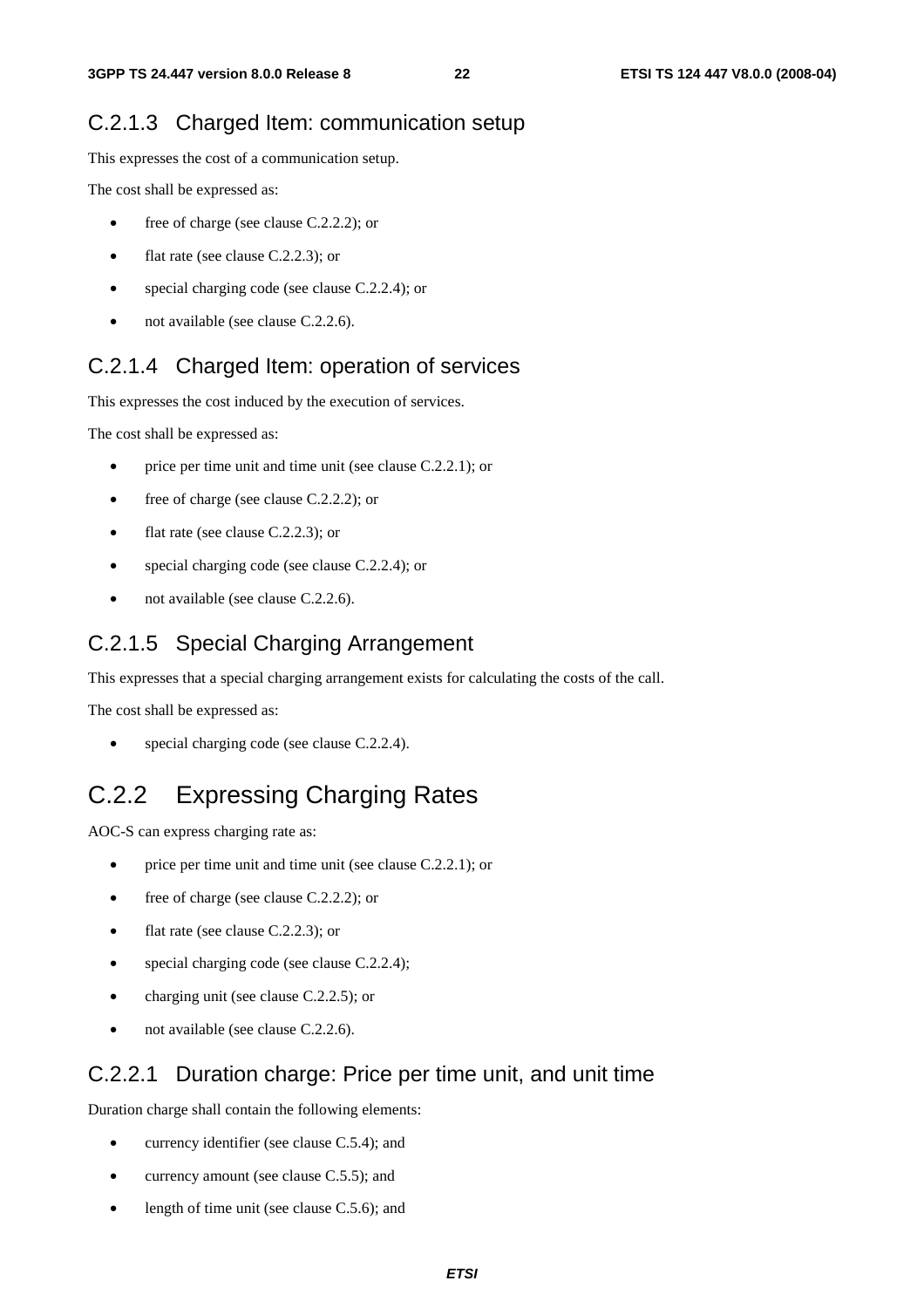• type of charging (see clause C.5.8).

and additionally it may contain the following element:

• granularity (see clause C.5.7).

#### C.2.2.2 Specific: free of charge

This rate represents a free charge.

#### C.2.2.3 Specific: flat rate

It shall be expressed as:

- currency identifier (see clause C.5.4);
- currency amount (see clause C.5.5).

#### C.2.2.4 Specific: special charging code N.

It shall be expressed as an integer between 1..10.

#### C.2.2.5 Charging unit

Charging unit shall contain the following elements:

- currency identifier (see clause C.5.4); and
- currency amount (see clause C.5.5).

#### C.2.2.6 Not available

Expresses that the charging information is not available.

# C.3 AOC-D

The AOC-D service provides information about the recorded charges during the active phase of a call.

The information shall contain the following elements:

- type of charging information (see clause C.3.1); and
- recorded charges (see clause C.3.2).

and additionally it may contain the following element:

billing identification (see clause C.3.3).

# C.3.1 Type of charging information

Type of charging information shall have one of the following values:

- subtotal charges; or
- total charges.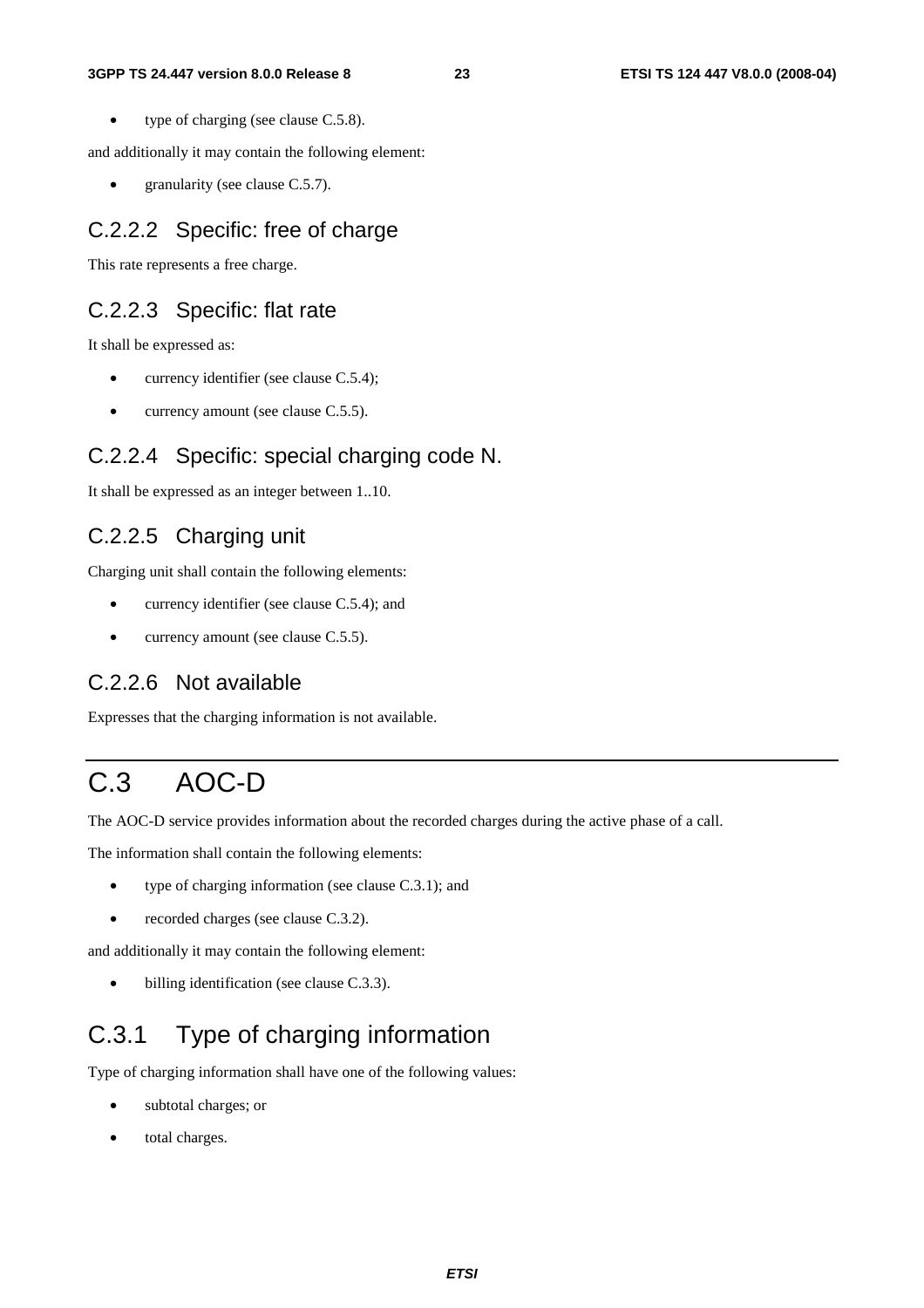# C.3.2 Recorded charges

Recorded charges shall be expressed as one of the following elements:

- recorded number of currency units or charging units (see clause C.5.9); or
- free of charge; or
- not available.

## C.3.3 Billing identification for AOC-D

It shall be expressed as one of the following values:

- normal charging (default); or
- reverse charging; or
- credit card charging.

# C.4 AOC-E

The AOC-E service provides information about the recorded charges for a call when it is terminated.

The information consists of:

- recorded charges (see clause C.3.2)
- billing identification (see clause C.4.1).

# C.4.1 Billing identification for AOC-E

It shall be expressed as one of the following values:

- normal charging (default); or
- reverse charging; or
- credit card charging;
- call forwarding unconditional;
- call forwarding busy;
- call forwarding noreply;
- call deflection:
- call transfer.

# C.5 Common types/information elements

### C.5.1 Time unit

Time unit shall be an integer value.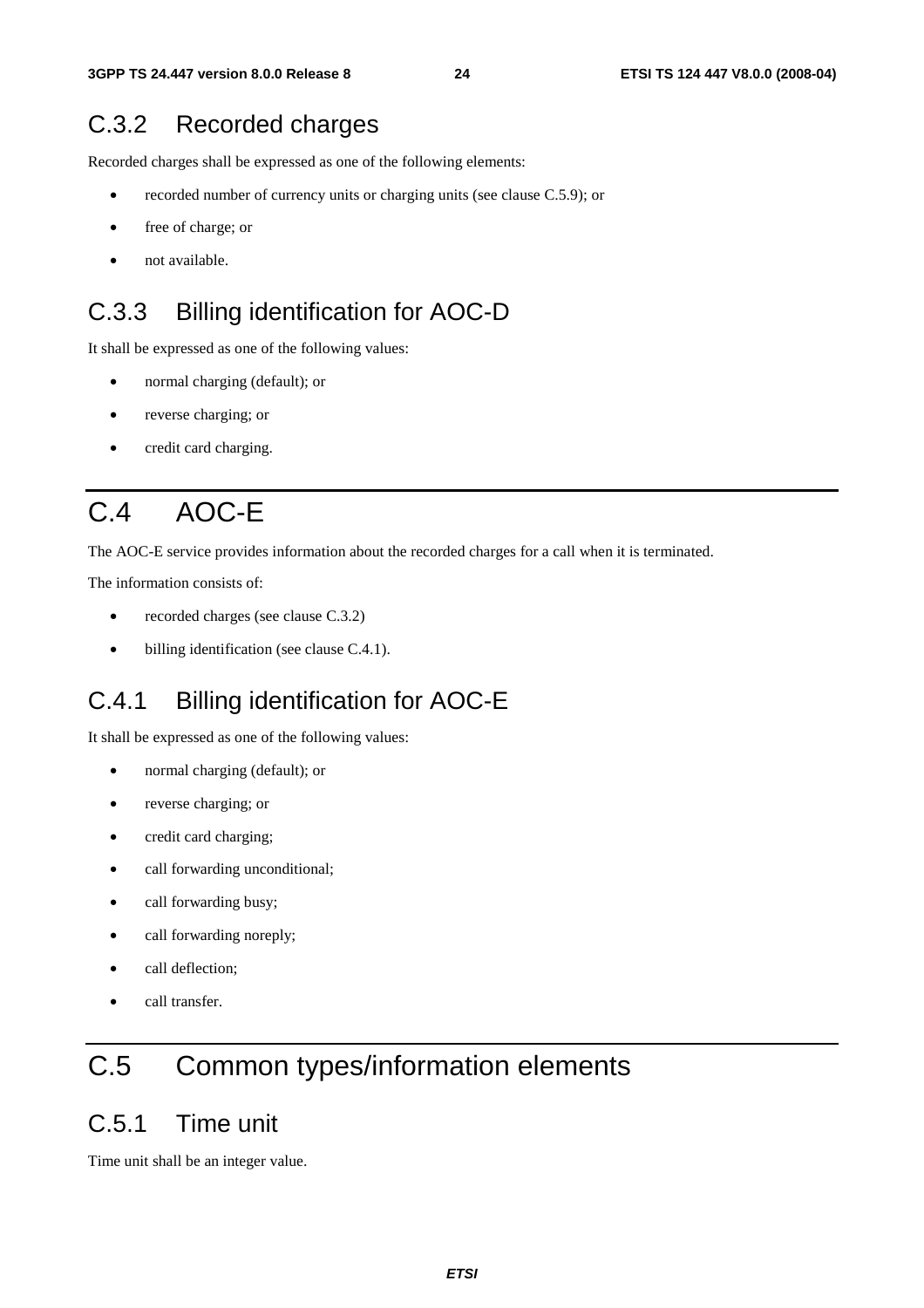### C.5.2 Decimal

Decimal shall be a decimal value.

## C.5.3 Scale

The scale of time units shall have one of the following values:

- 0.01 s:
- $0,1 \text{ s};$
- $\bullet$  1 s;
- $\bullet$  10 s;
- 1 min;
- 1 hour; or
- 24 hours.

## C.5.4 Currency identifier

It shall be a string specifying the used currency or a charging unit identifier.

### C.5.5 Currency amount

It shall be expressed as the value of decimal (see clause C.5.2).

## C.5.6 Length of time unit

It shall be expressed as value of integer  $\times$  scale:

- time unit (see clause C.5.1); and
- scale (see clause C.5.3).

## C.5.7 Granularity

This specifies the time unit applied for calculation of charges by the network.

It shall be expressed as value of integer  $\times$  scale:

- time unit (see clause  $C.5.1$ ); and
- scale (see clause C.5.3).

# C.5.8 Type of charging

Type of charging shall have one of the values of "step function" or "continuous".

## C.5.9 Recorded number of currency units

It shall be expressed as:

currency identifier (see clause C.5.4);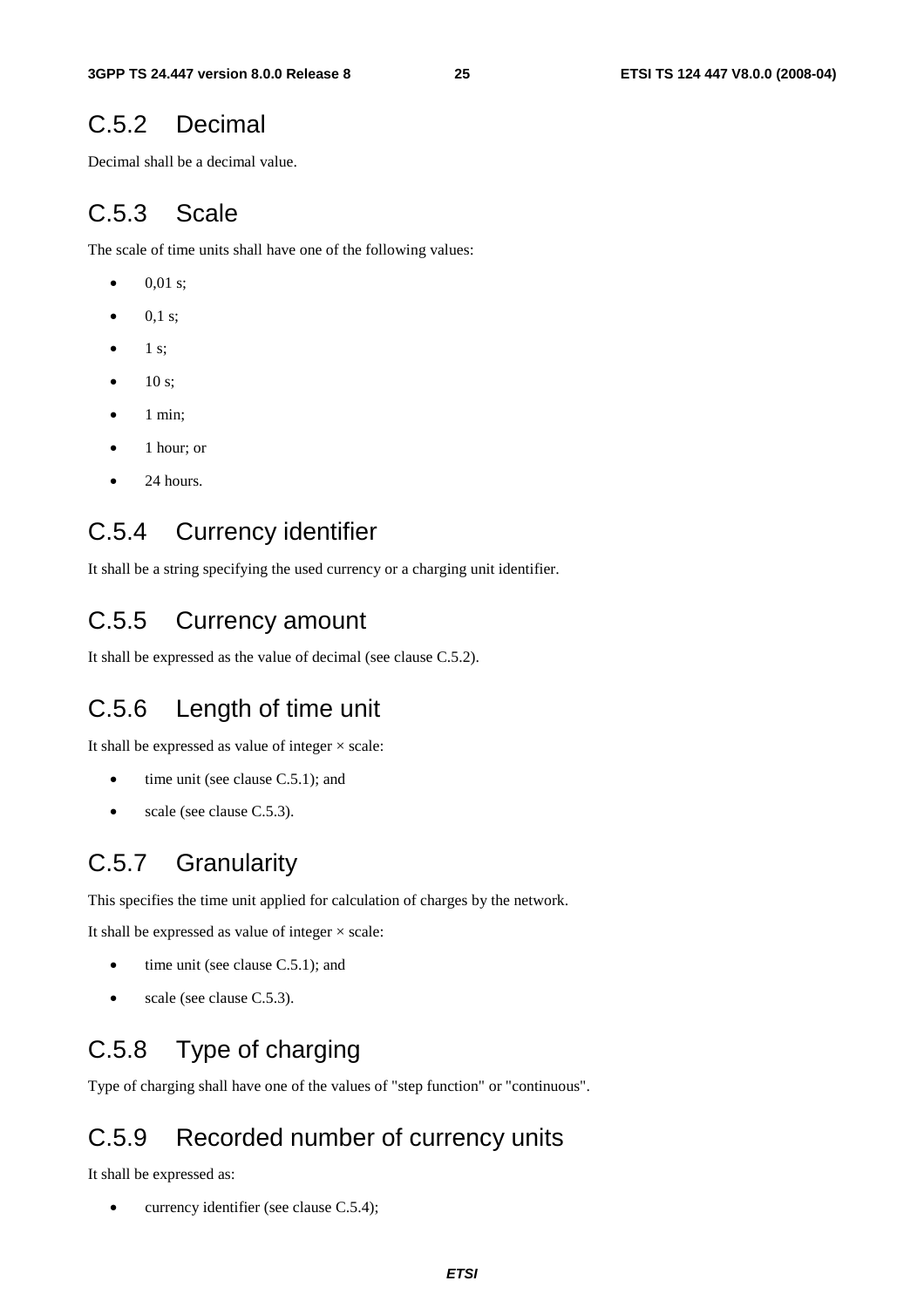#### **3GPP TS 24.447 version 8.0.0 Release 8 26 ETSI TS 124 447 V8.0.0 (2008-04)**

• currency amount (see clause C.5.5).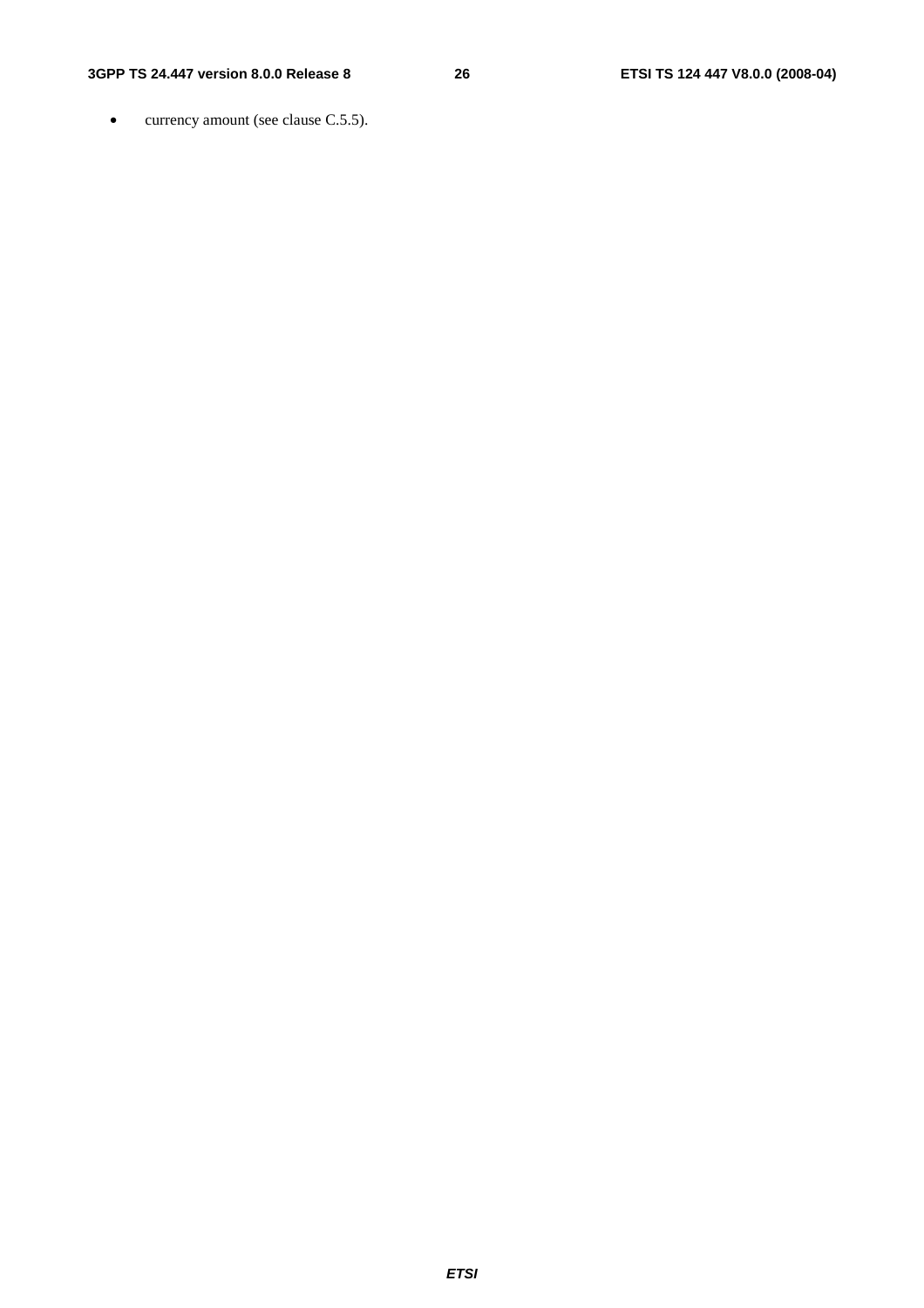# Annex D (normative): AOC XML Schema:

This annex defines the XML Schema to be used for providing the charging information described in annex C in the SIP methods to the served user.

The application/vnd.etsi.aoc+xml MIME type used to provide the charging information requested by the served user shall be coded as following described:

```
<?xml version="1.0" encoding="UTF-8"?> 
<xs:schema targetNamespace="http://uri.etsi.org/ngn/params/xml/simservs/aoc" 
xmlns="http://uri.etsi.org/ngn/params/xml/simservs/aoc" xmlns:xs="http://www.w3.org/2001/XMLSchema" 
elementFormDefault="qualified" attributeFormDefault="unqualified"> 
     <xs:import namespace="http://www.w3.org/XML/1998/namespace" 
schemaLocation="http://www.w3.org/2001/xml.xsd"/> 
     <xs:annotation> 
        <xs:documentation xml:lang="en"> 
      XML Schema Definition to the charging information related to the Advice of Charge simulation 
service. 
         </xs:documentation> 
     </xs:annotation> 
     <xs:element name="aoc" type="aocType"/> 
       <xs:complexType name="aocType"> 
             <xs:sequence> 
                 <xs:element name="aoc-s" type="aoc-sType" minOccurs="0"/> 
                 <xs:element name="aoc-d" type="aoc-dType" minOccurs="0"/> 
                 <xs:element name="aoc-e" type="aoc-eType" minOccurs="0"/> 
             <xs:any namespace="##other" processContents="lax" minOccurs="0" maxOccurs="unbounded"/> 
             </xs:sequence> 
         <xs:anyAttribute namespace="##any" processContents="lax"/> 
       </xs:complexType> 
      <!-- xs:sequence is changed to xs:choice --> 
       <xs:complexType name="aoc-sType"> 
         <xs:choice> 
             <xs:element name="special-arrangement" type="xs:token"/> 
 <xs:element name="charged-items" type="charged-itemsType"/> 
 <xs:any namespace="##other" processContents="lax" minOccurs="0" 
maxOccurs="unbounded"/> 
         </xs:choice> 
         <xs:anyAttribute namespace="##any" processContents="lax"/> 
       </xs:complexType> 
       <xs:complexType name="aoc-dType"> 
            <xs:sequence> 
               <xs:element name="charging-info" type="charging-infoType" /> 
               <xs:element name="recorded-charges" type="recorded-chargesType" /> 
               <xs:element name="billing-id" type="billind-idType" minOccurs="0" /> 
                    <xs:any namespace="##other" processContents="lax" minOccurs="0" 
maxOccurs="unbounded"/> 
            </xs:sequence> 
        <xs:anyAttribute namespace="##any" processContents="lax"/> 
       </xs:complexType> 
       <xs:complexType name="aoc-eType"> 
            <xs:sequence> 
               <xs:element name="recorded-charges" type="recorded-chargesType" /> 
 <xs:element name="billing-id" type="billind-idType" minOccurs="0" /> 
 <xs:any namespace="##other" processContents="lax" minOccurs="0" 
maxOccurs="unbounded"/> 
            </xs:sequence> 
        <xs:anyAttribute namespace="##any" processContents="lax"/> 
     </xs:complexType> 
       <xs:complexType name="charged-itemsType"> 
             <xs:sequence> 
                    <xs:element name="basic" type="basicType" minOccurs="0"/> 
                    <xs:element name="communication-attempt" type="communication-attemptType" 
minOccurs="0"/>
```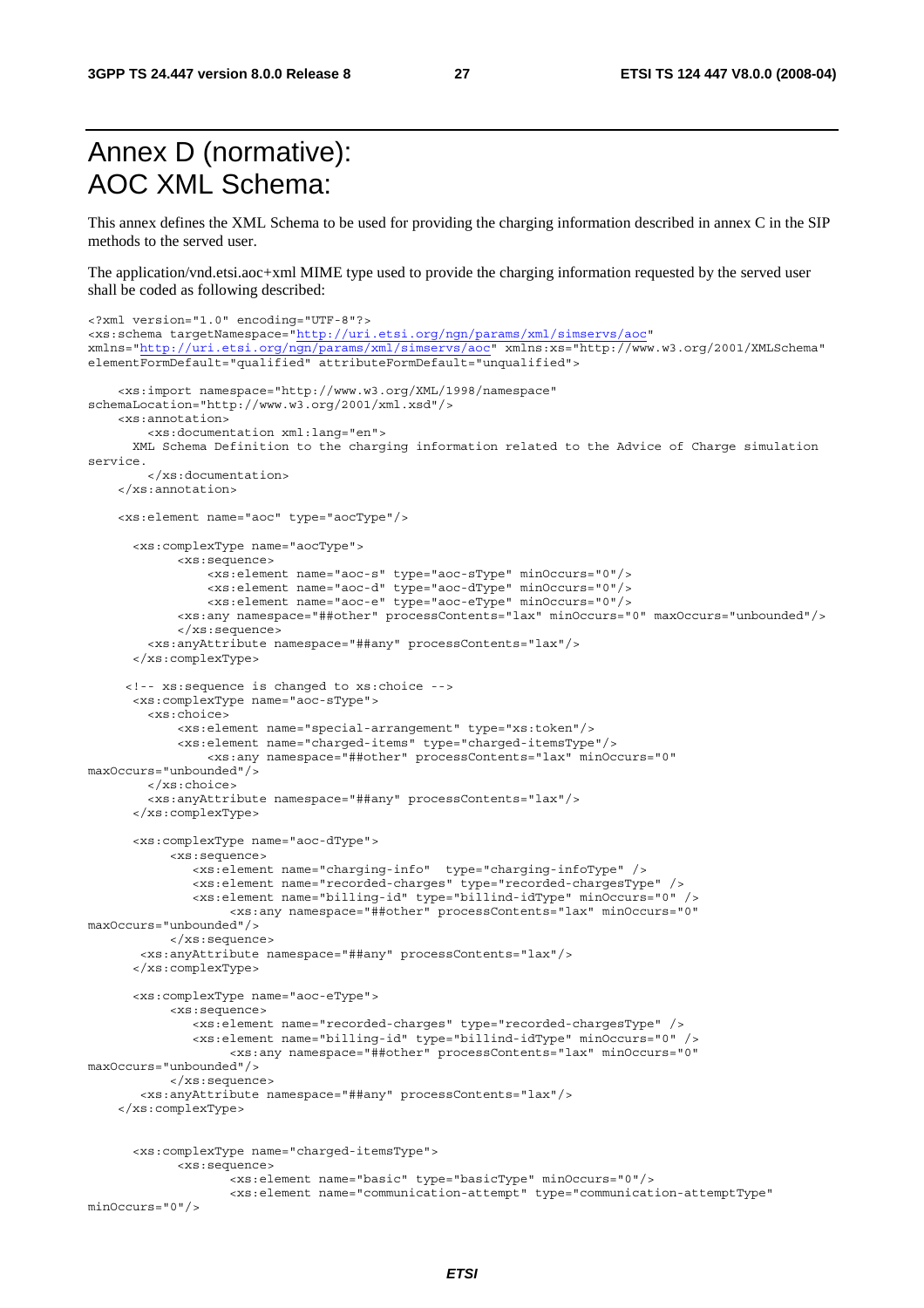#### **3GPP TS 24.447 version 8.0.0 Release 8 28 ETSI TS 124 447 V8.0.0 (2008-04)**

```
 <xs:element name="communication-setup" type="communication-setupType" 
minOccurs="0"/> 
                   <xs:element name="services" type="servicesType" minOccurs="0" /> 
                   <xs:any namespace="##other" processContents="lax" minOccurs="0" 
maxOccurs="unbounded"/> 
            </xs:sequence> 
         <xs:anyAttribute namespace="##any" processContents="lax"/> 
      </xs:complexType> 
       <xs:complexType name="basicType"> 
            <xs:sequence> 
                 <xs:element name="price-time" type="price-timeType" minOccurs="0" 
maxOccurs="unbounded" /> 
                <xs:element name="flat-rate" type="currency-id-amountType" minOccurs="0" /> 
                 <xs:element name="free-charge" type="emptyType" minOccurs="0" /> 
 <xs:element name="special-code" type="xs:token" minOccurs="0" /> 
 <xs:element name="not-available" type="emptyType" minOccurs="0" /> 
             </xs:sequence> 
       </xs:complexType> 
       <xs:complexType name="communication-attemptType"> 
             <xs:sequence> 
                 <xs:element name="flat-rate" type="currency-id-amountType" minOccurs="0" /> 
 <xs:element name="free-charge" type="emptyType" minOccurs="0" /> 
 <xs:element name="special-code" type="xs:token" minOccurs="0" /> 
                 <xs:element name="not-available" type="emptyType" minOccurs="0" /> 
             </xs:sequence> 
       </xs:complexType> 
       <xs:complexType name="communication-setupType"> 
             <xs:sequence> 
                 <xs:element name="flat-rate" type="currency-id-amountType" minOccurs="0" /> 
 <xs:element name="free-charge" type="emptyType" minOccurs="0" /> 
 <xs:element name="special-code" type="xs:token" minOccurs="0" /> 
                 <xs:element name="not-available" type="emptyType" minOccurs="0" /> 
             </xs:sequence> 
       </xs:complexType> 
       <xs:complexType name="servicesType"> 
             <xs:sequence> 
                 <xs:element name="price-time" type="price-timeType" minOccurs="0" /> 
                 <xs:element name="flat-rate" type="currency-id-amountType" minOccurs="0" /> 
 <xs:element name="free-charge" type="emptyType" minOccurs="0" /> 
 <xs:element name="special-code" type="xs:token" minOccurs="0" /> 
 <xs:element name="not-available" type="emptyType" minOccurs="0" /> 
             </xs:sequence> 
       </xs:complexType> 
      <!-- length-time-unit: type="timeType" (another possibilty is to keep length-time-unit with 
type="xs:duration") 
            granularity: type="timeType" (another possibility is type="xs:duration") 
             (xs:duration: the minimum resolution is second) 
     - - \sim <xs:complexType name="price-timeType"> 
             <xs:sequence> 
                   <xs:element name="currency-id" type="xs:token" minOccurs="0"/> 
              <!-- The currency-id shall be coded according to ISO 4217 [3] or set to the value 
"UNIT" for the sending of charging units. --> 
                    <xs:element name="currency-amount" type="xs:decimal" minOccurs="0" /> 
                    <xs:element name="length-time-unit" type="timeType" minOccurs="0" /> 
                    <xs:element name="charging-type" type="charging-typeType" minOccurs="0" /> 
                    <xs:element name="granularity" type="timeType" minOccurs="0" /> 
             </xs:sequence> 
      </xs:complexType> 
      <xs:complexType name="currency-id-amountType"> 
             <xs:sequence> 
                   <xs:element name="currency-id" type="xs:token" minOccurs="0"/> 
              <!-- The currency-id shall be coded according to ISO 4217 [3] or set to the value 
"UNIT" for the sending of charging units. --> 
                  <xs:element name="currency-amount" type="xs:decimal" minOccurs="0" /> 
    </xs:sequence> 
    </xs:complexType> 
    <!-- timeType is represented with time-unit (unsigned int) * scale (enum) --> 
    <xs:complexType name="timeType"> 
        <xs:sequence> 
           <xs:element name="time-unit" type="xs:unsignedInt"/>
```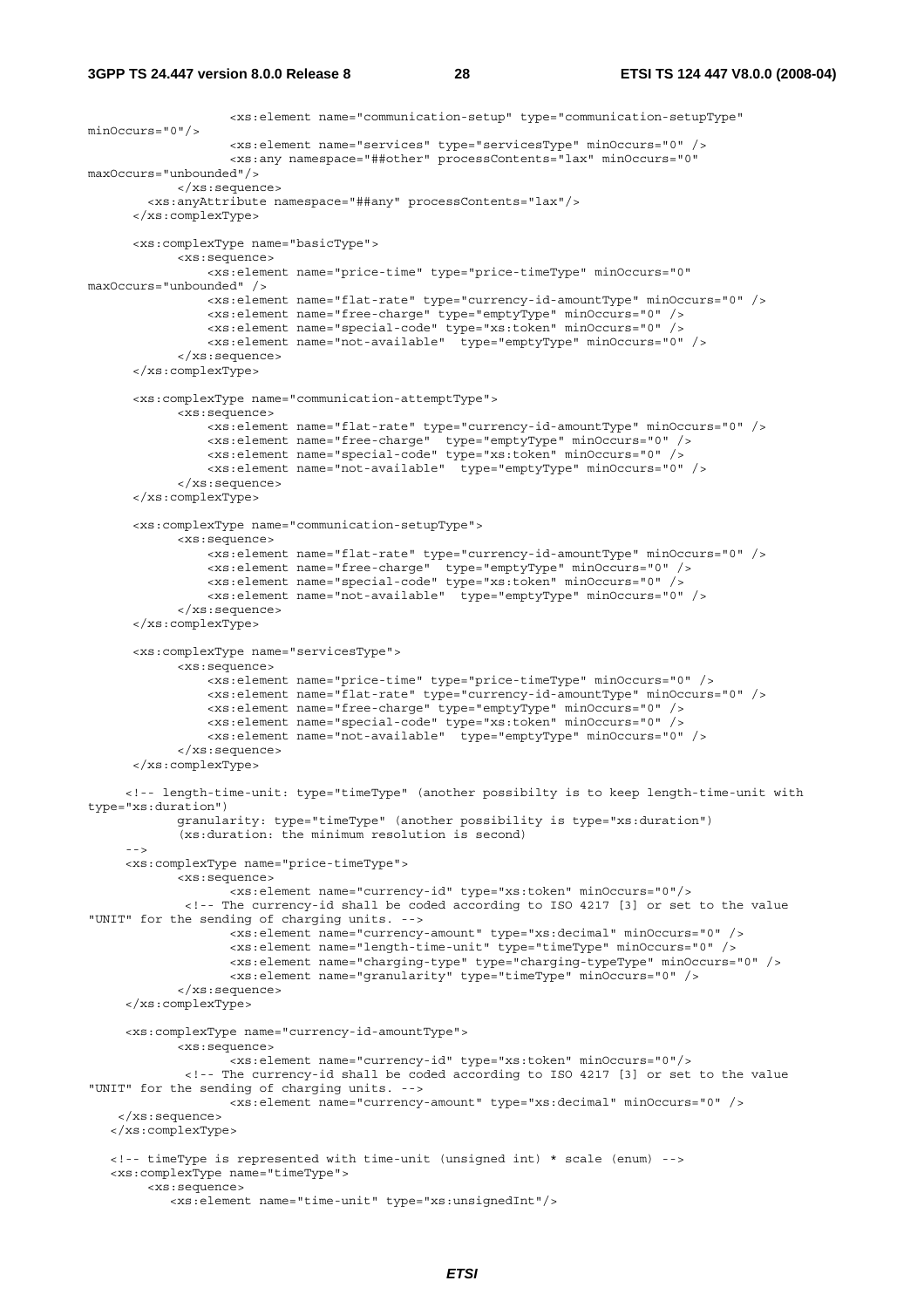```
 <xs:element name="scale" type="scaleType"/> 
     </xs:sequence> 
    </xs:complexType> 
    <xs:simpleType name="scaleType"> 
        <xs:restriction base="xs:token"> 
           <xs:enumeration value="one-hundreth-second"/> 
           <xs:enumeration value="one-tenth-second"/> 
           <xs:enumeration value="one-second"/> 
           <xs:enumeration value="ten-seconds"/> 
           <xs:enumeration value="one-minute"/> 
           <xs:enumeration value="one-hour"/> 
           <xs:enumeration value="twenty-four-hours"/> 
     </xs:restriction> 
    </xs:simpleType> 
    <!-- end of timeType definition --> 
     <xs:complexType name="emptyType"> 
          <xs:complexContent> 
               <xs:restriction base="xs:anyType"/> 
             </xs:complexContent> 
     </xs:complexType> 
   <!-- simplified --> 
   <xs:simpleType name="charging-infoType"> 
         <xs:restriction base="xs:token"> 
             <xs:enumeration value="total" /> 
             <xs:enumeration value="subtotal" /> 
         </xs:restriction> 
    </xs:simpleType> 
    <!-- xs:sequence is changed to xs:choice --> 
    <xs:complexType name="recorded-chargesType"> 
             <xs:choice> 
                  <xs:element name="recorded-currency-units" type="currency-id-amountType"/> 
                  <xs:element name="free-charge" type="emptyType"/> 
                  <xs:element name="not-available" type="emptyType"/> 
             </xs:choice> 
       </xs:complexType> 
    <xs:simpleType name="billind-idType"> 
         <xs:restriction base="xs:string"> 
             <xs:enumeration value="normal-charging"/> 
             <xs:enumeration value="reverse-charging"/> 
             <xs:enumeration value="credit-card"/> 
             <xs:enumeration value="cfu"/> 
             <xs:enumeration value="cfb"/> 
             <xs:enumeration value="cfnr"/> 
             <xs:enumeration value="cd"/> 
             <xs:enumeration value="ct"/> 
         </xs:restriction> 
     </xs:simpleType> 
      <xs:simpleType name="charging-typeType"> 
         <xs:restriction base="xs:string"> 
             <xs:enumeration value="step-functon" /> 
             <xs:enumeration value="continuous" /> 
         </xs:restriction> 
     </xs:simpleType> 
</xs:schema>
```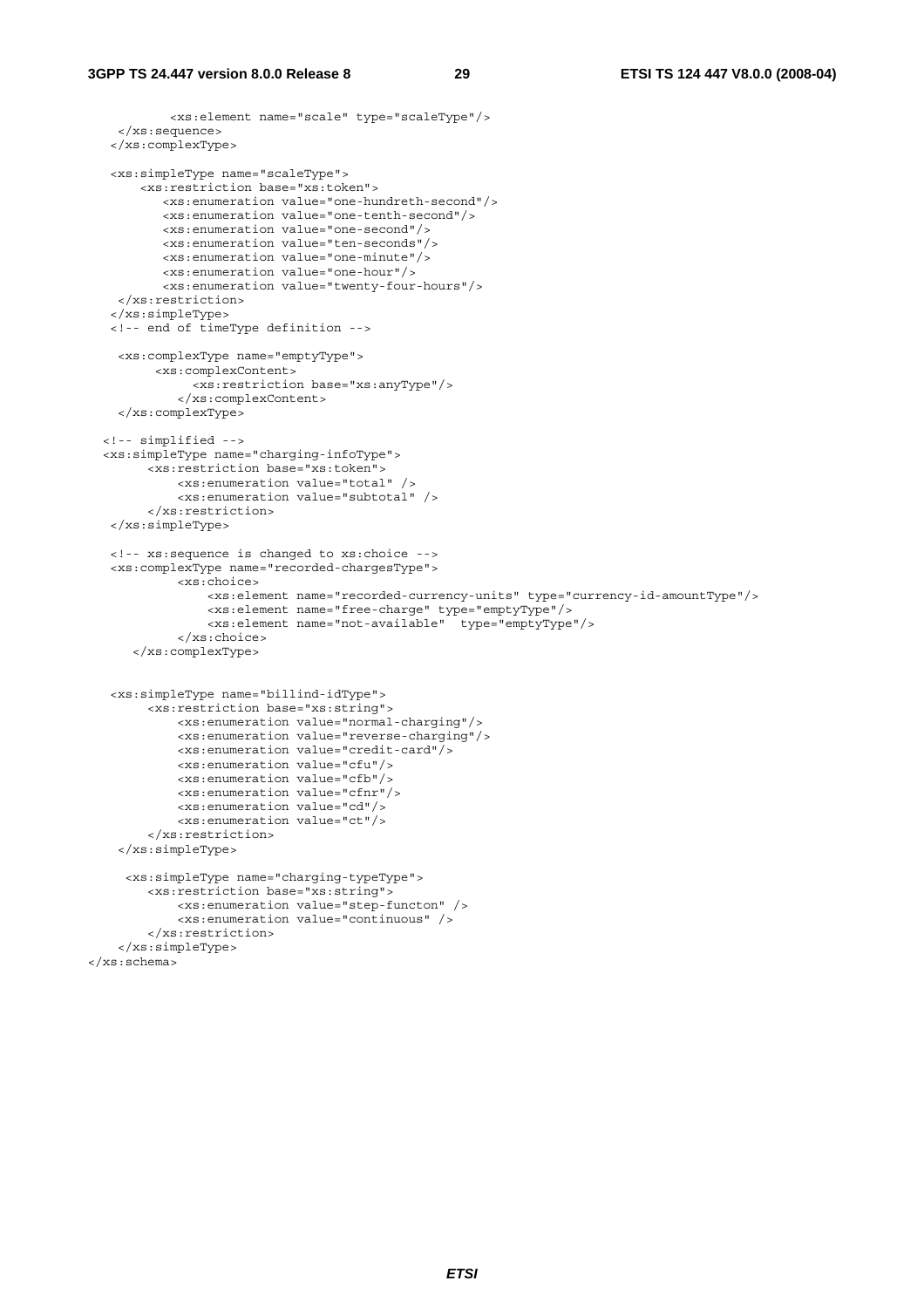# Annex E (informative): Change history

| <b>Change history</b> |        |                      |  |  |                                                             |       |            |  |  |
|-----------------------|--------|----------------------|--|--|-------------------------------------------------------------|-------|------------|--|--|
| <b>Date</b>           | TSG#   | <b>ITSG Doc. ICR</b> |  |  | <b>Rev Subiect/Comment</b>                                  | l Old | <b>New</b> |  |  |
| 2007-03               |        |                      |  |  | Publication as ETSI TS 183 047                              |       | 2.1.7      |  |  |
| 2007-12               |        |                      |  |  | Conversion to 3GPP TS 24.447                                |       | 12.1.2     |  |  |
| 2008-03               | ICT#39 | CP-080092            |  |  | Based on the decision in CT#39 version 8.0.0 created by MCC | 2.1.2 | 8.0.0      |  |  |